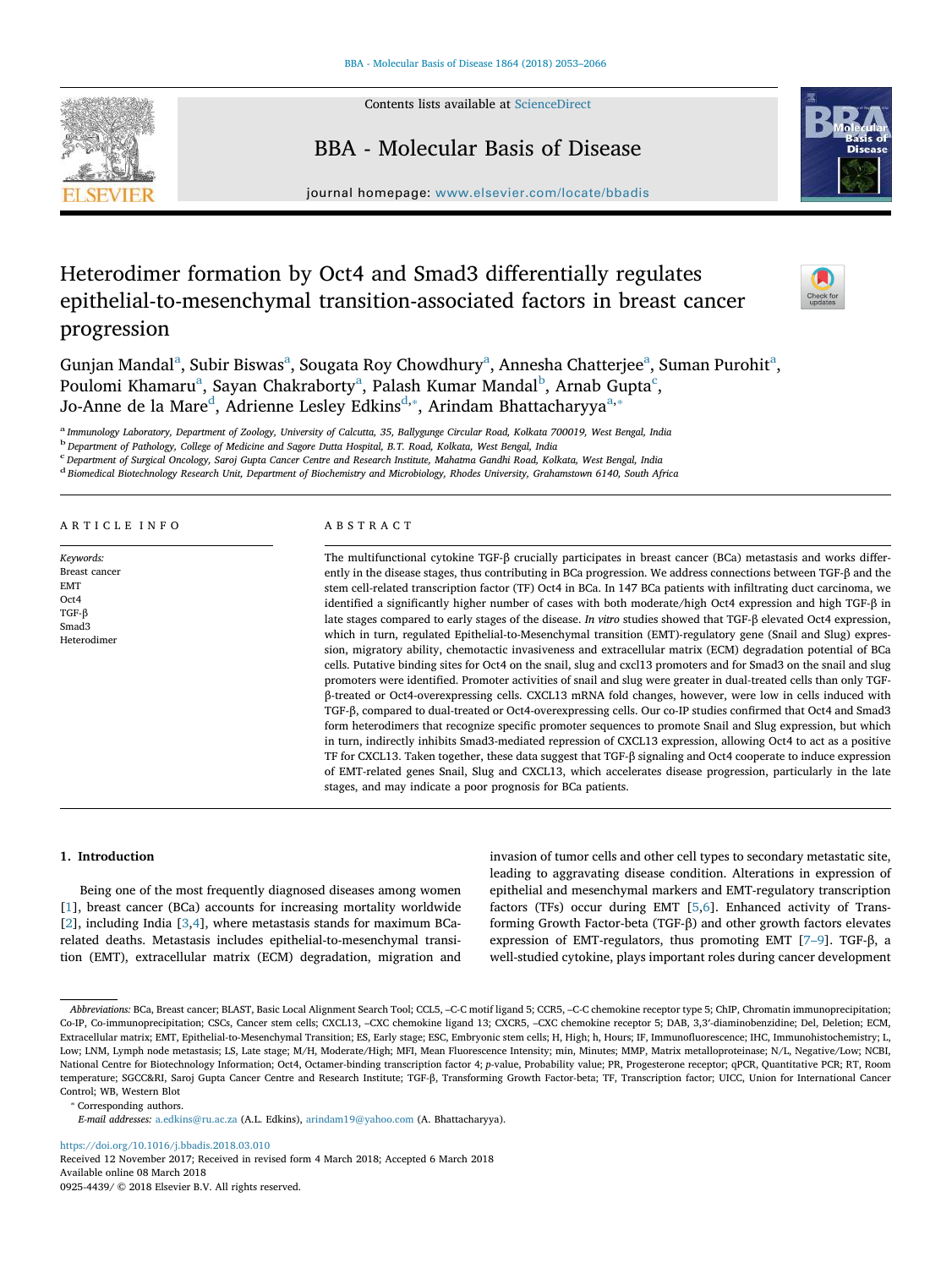and progression [10–12]. Studies have revealed that BCa early stages (ES) find TGF-β as a tumor suppressor, while in late stages (LS), it aids in cancer progression [13,14].

Additionally, increased/decreased activity of oncogenes or tumor suppressors contributes to disease manifestation, while, expression of these genes is regulated by TFs. TFs bind chiefly to promoter regions and influence transcription of specific genes [15,16]. Recent understanding of breast tumor biology points out the inherent potential of cancer stem cells (CSCs) for tumorigenesis [17,18], tumor relapse [19] and the process of metastasis [17]. Such a stem cell related-TF, Octamer-binding transcription factor 4 (Oct4) has been primarily reported for maintaining stem cell phenotype [20], self-renewal capacity [21–23] and pluripotency of embryonic stem cells (ESCs) [24,25], and also reported as CSC biomarker [21,26,27]. In addition, Oct4, solely or together with different TFs, potentiates tumorigenesis [26,27], regulates EMT [26], invasion [26,28], cancer progression [29,30], malignancy [31], poor prognosis and carcinogenesis of various cancers [31–36].

Besides this, TGF-β plays significant role in regulating fate and biology of ESCs [37]. Members of TGF-β family also determine cell migration in endometriosis by regulating Oct4 expression [38]. Recent studies have shown Smad3, downstream molecule of TGF-β signaling, to form complex with Oct4 which co-occupies the genome in ESCs [39,40]. TFs like Oct4 bound by Smad3 determine cell-type specific responses of TGF-β signaling [39,41].

Further, –CXC chemokine ligand 13 (CXCL13), a recent-discussed chemokine in the field of BCa progression, on binding to its cognate receptor –CXC chemokine receptor 5 (CXCR5) [42,43], helps in homing, migration and accumulation of B lymphocytes [42,44]. Expressed by many cell types, like follicular dendritic cells [45], macrophages [46] and germinal centre T cells [47], CXCL13 has been designated as a plasma biomarker of germinal centre activity [48], crucially participating in germinal centre formation [49]. This ligandreceptor pair plays crucial role in growth, attraction, invasion and migration in various cancers [50–52]. CXCL13 has been found overexpressed in both peripheral blood and tumor tissues of BCa patients with metastatic disease compared to normal patients [47]. Previously, we have shown this pair to potently induce EMT in BCa cells, by forming an autocrine loop, during lymph node metastasis (LNM) [53].

Presently, researchers have identified putative connections of TGF-β with both Oct4 and CXCL13. Some reports state that a subset of human CD4+ T cells produce CXCL13 in rheumatoid synovium cell types [54,55], where TGF-β plays role in differentiation of these CXCL13 producing CD4+ T cells from naive CD4+ T cells in ectopic lymphoidlike-structure cells [56]. On the other hand, TGF-β induces Oct4-upregulation in undifferentiated ESCs in a Smad-mediated mechanism [57]. We hypothesize that TGF-β signaling may be directly linked with Oct4 in driving EMT and metastasis of BCa cells. Our bioinformatics analyses found Oct4 and/or Smad3-binding sites to encompass proximal promoter regions of snail, slug and cxcl13. In this study, we establish a relationship between Oct4 and Smad3 in connection to Snail-Slugmediated and CXCL13-mediated BCa progression. This study is novel because it highlights the differential association between Oct4 and Smad3 in regulating Snail, Slug and CXCL13. It also indicates a potential mechanism to explain the contrasting role of TGF-β in BCa ES and LS.

## 2. Results

## *2.1. Correlation of Oct4 expression with TGF-*β *expression in primary breast tumor tissues*

We have analyzed Oct4 and TGF-β expression in primary breast tumor and adjacent healthy normal tissues (Table 1; Supplementary Table S1). The mRNA fold changes ( $2_T^{-\Delta\Delta C}$ ) < 4 has been considered as "Low or L" for TGF-β and "Negative/Low or N/L" for Oct4, while,

#### *G. Mandal et al. BBA - Molecular Basis of Disease 1864 (2018) 2053–2066*

#### Table 1

Clinicopathological characteristics of patients with various expression grades of Oct4, TGF-β and CXCL13.

| Characteristics             | Number of patients per group |  |
|-----------------------------|------------------------------|--|
| Total                       | 147                          |  |
| Age                         | 47 (23-78)                   |  |
| (median and range) in years |                              |  |
| pT status                   |                              |  |
| $pT_1$                      | 21                           |  |
| $pT_2$                      | 77                           |  |
| $pT_3$                      | 39                           |  |
| $pT_4$                      | 10                           |  |
| pN status                   |                              |  |
| $pN_0$                      | 59                           |  |
| $pN_1$                      | 27                           |  |
| pN <sub>2</sub>             | 34                           |  |
| $pN_3$                      | 27                           |  |
| M status                    |                              |  |
| $M_0$                       | 122                          |  |
| $M_1$                       | 17                           |  |
| $M_X$                       | 8                            |  |
| Stage                       |                              |  |
| Early $[I + II]$            | 86                           |  |
| Late $[III + IV]$           | 61                           |  |
| Tumor differentiation grade |                              |  |
| Well (I)                    | 18                           |  |
| Moderate (II)               | 69                           |  |
| Poor (III)                  | 60                           |  |
| TGF-β fold change           |                              |  |
| $<$ 4 (Low)                 | 61                           |  |
| $\geq$ 4 (High)             | 86                           |  |
| Oct4 expression grade       |                              |  |
| Negative                    | 15                           |  |
| Low                         | 57                           |  |
| Moderate                    | 15                           |  |
| High                        | 60                           |  |
| CXCL13 expression grade     |                              |  |
| Negative                    | 36                           |  |
| Low                         | 43                           |  |
| Moderate                    | 9                            |  |
| High                        | 33                           |  |

 $2<sub>T</sub><sup>−ΔΔC</sup> ≥ 4$  as "High or H" for TGF-β and "Moderate/High or M/H" for Oct4. Grouping samples according to TGF-β and Oct4 expression exhibited that 37.37% (*n* = 52) tumor samples express TGF-β-H/Oct4-M/ H, whereas, 25.85% (*n* = 38) express TGF-β-L/Oct4-N/L (Fig. 1A, Table 2). More precisely, TGF-β-H samples (*n* = 86) displayed a median Oct4  $\Delta C_T$ -value of 5.0, significantly lower (*p* < 0.05) than TGF-β-L samples  $(n = 61)$  which is 12.4 (Fig. 1B). This clearly indicates that within the primary breast tumors, higher the TGF-β expression, higher is the Oct4 level. Chi-square test has determined that there is a significant (*p* = 0.00653) association between TGF-β and Oct4 expression.

## *2.2. TGF-*β *induces elevated Oct4 expression in BCa cells and immortalized normal breast cells*

With reports demonstrating TGF-β signaling regulating Oct4 expression [38], we examined the Oct4-inducing potential of TGF-β *in vitro*. BCa cell lines, MCF7 and MDA-MB-231, and immortalized normal breast epithelial cell line MCF10A were treated with recombinant TGFβ1. qPCR showed a considerable increase in Oct4 mRNA expression in TGF-β-treated cells (Fig. 2A). In 0.5 and 1.0 ng/mL-TGF-β-treated cells, Oct4  $2^{-\Delta\Delta C}$  were 6.69 (*p* < 0.001) and 11.52 (*p* < 0.001), respectively in MCF7; 8.69 ( $p < 0.001$ ) and 13.62 ( $p < 0.001$ ), respectively in MDA-MB-231; and 5.42 (*p* < 0.001) and 8.35 (*p* < 0.001), respectively in MCF10A (Fig. 2A). Correspondingly, we observed significantly elevated Oct4 protein levels in TGF-β-induced cells (Fig. 2B and C).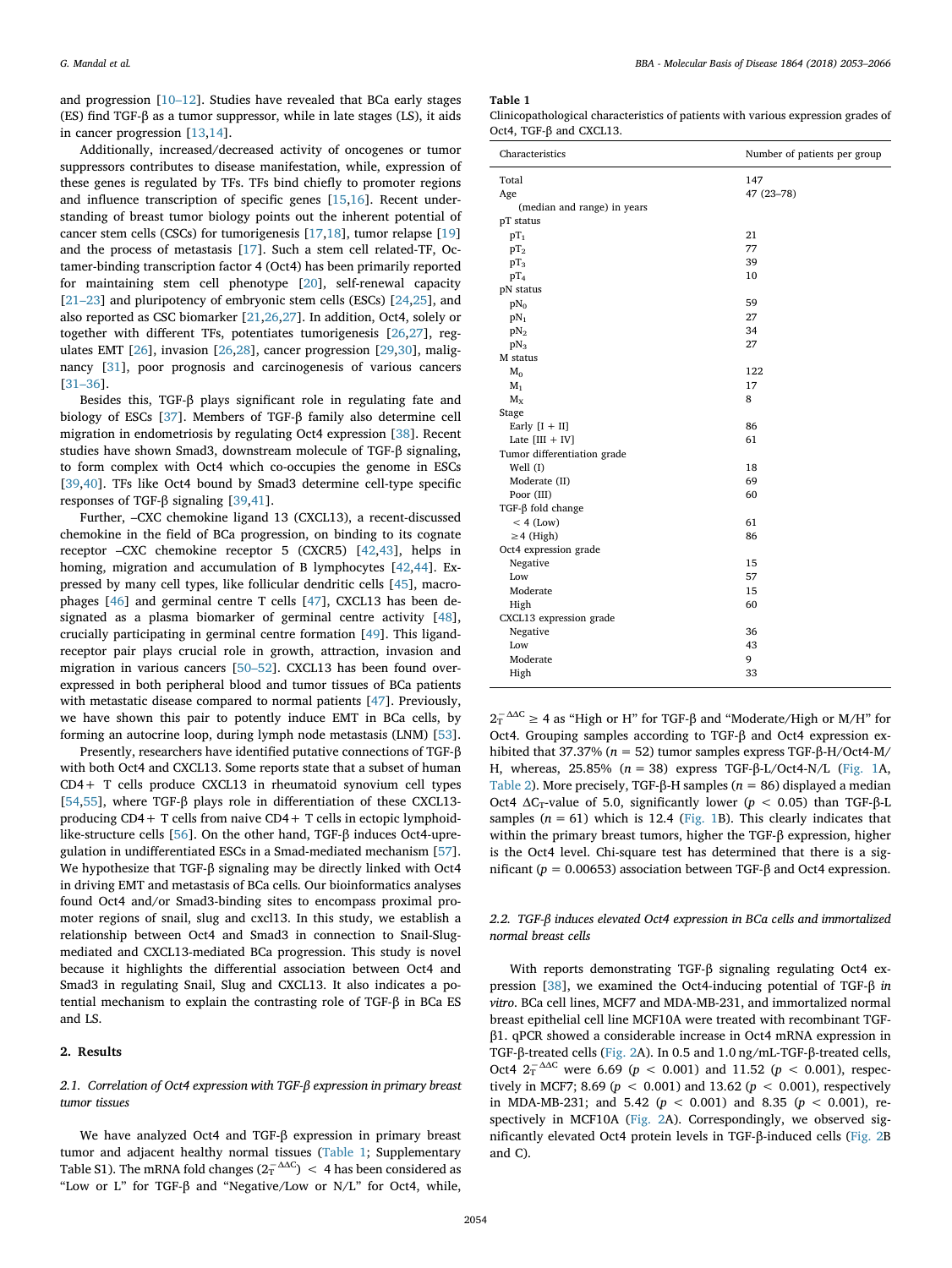

#### Table 2 Expression status of CXCL13 relative to expressions of Oct4 and TGF-β in primary breast tissue specimens.

|                           | Total | CXCL13 N/L | CXCL13 M/H |
|---------------------------|-------|------------|------------|
| Oct4-L - TGF- $\beta$ N/L | 38    | 37         |            |
| Oct4-H - TGF- $\beta$ N/L | 23    | 3          | 20         |
| Oct4-L - TGF- $\beta$ M/H | 34    | 33         |            |
| Oct4-H - TGF- $\beta$ M/H | 52    | 6          | 46         |

## *2.3. TGF-*β*-induced Oct4-overexpression is not restricted to CD44highCD24low/negative stem cells*

Oct4 is considered as a stemness marker [20–27] and regulates CSC activity towards disease progression [20–28]. We observed that TGF-β elevates Oct4 production in MCF7 and MDA-MB-231 cells (Fig. 2). Both



Fig. 1. Correlation of TGF-β and Oct4 expression within primary breast tumor.

(A) Number of samples (represented as percentages) that express negative or low Oct4 (Oct4-N/L) and low TGF-β both (TGF-β-L) is 38, number of samples that express moderate or high Oct4 (Oct4-M/H) and TGF-β-L is 23; number of samples that express Oct4- N/L and high TGF-β (TGF-β-H) is 34; and number of samples that express Oct4-M/H and TGF-β-H is 52. The mRNA fold changes  $(2_T^{-\Delta\Delta C}) < 4$  has been considered as "Negative/Low" for Oct4 and "Low" for TGF- $\beta$ , whereas, mRNA fold changes  $\geq 4$  has been considered as "Moderate/High" for Oct4 and "High" for TGF-β. (B) Box plot showing  $\Delta C_T$  values (C<sub>T</sub> value of Oct4 –  $C_T$  value of 18S rRNA) of Oct4 mRNA expressions in TGF-β-H and TGF-β-L samples. Median  $\Delta C_T$  value of Oct4 mRNA expression in TGF-β-H samples is 5.0 and in TGF-β-L samples is 12.4.

cell lines contain a considerable percentage of  $CD44^{\text{high}}CD24^{\text{low/negative}}$ cells, thought to represent CSCs [58].On performing flow cytometry, we found TGF-β-induced Oct4-overexpression was not limited to CSCs only, but happened in remaining non-stem cells too (Fig. 3).

## *2.4. Oct4 and TGF-*β *signaling regulate EMT-regulators and matrix metalloproteinases (MMPs)*

Role of Oct4 as TF to regulate EMT-pathways has been debated [59,60]. Cells were treated in different combinations with recombinant TGF-β1, Oct4-overexpression plasmid, Oct4-siRNA and Smad3-siRNA (Supplementary Fig. S1). TGF-β-treated cells demonstrated significant mRNA fold increase in EMT-regulators Snail and Slug, mesenchymal markers Vimentin and N-cadherin, MMPs-MMP2 and MMP9 and significant decrease in epithelial marker E-cadherin expression (Fig. 4A). Oct4-overexpression demonstrated similar results except mRNA fold

> Fig. 2. Analyses of Oct4 expression in TGF-β-induced breast cancer and normal breast cell lines. MCF7, MDA-MB-231 and MCF10A cell lines were treated with recombinant human TGF-β1 at 0.5 and 1.0 ng/mL concentrations. (A) Quantitative real-time PCR for Oct4 was performed. Fold changes are represented as relative values normalized to the 18S rRNA control. (B) Protein levels of Oct4 were evaluated by western blot analysis. β-actin was used as loading control. (C) Densitometry of the Oct4 signal in the western blot in 2B. Relative intensities for Oct4, normalized to the β-actin loading control, were calculated using ImageJ software and are shown in line graphs. Results are representative of three independent experiments performed in triplicate and are represented as mean ± SEM. One-way ANOVA with Bonferroni correction was performed, using Origin8 software, to determine statistical significance, where  $p \leq 0.05$ .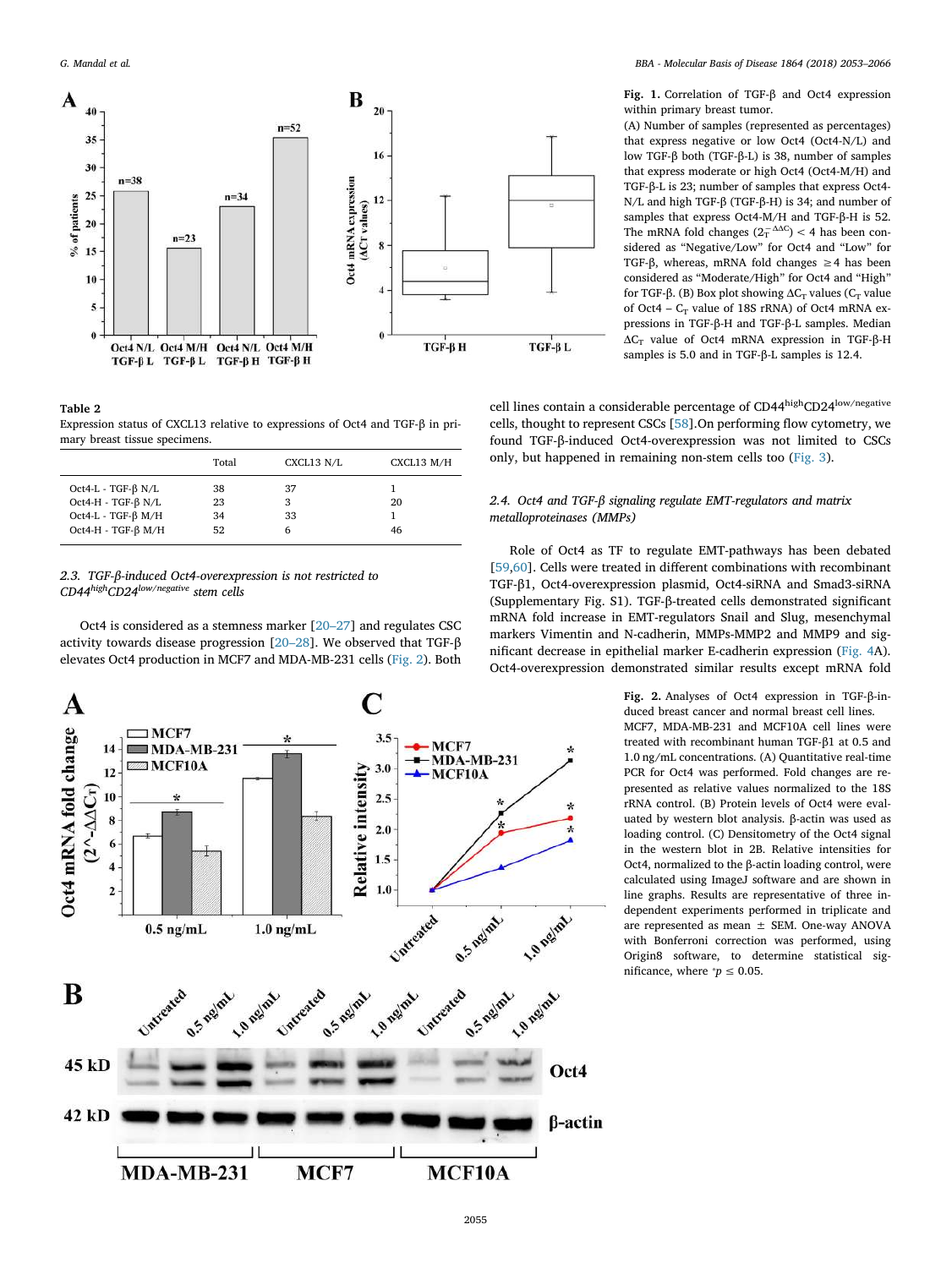

Fig. 3. TGF-β-stimulation induces Oct4 expression in CD44<sup>high</sup>CD24<sup>low/negative</sup> and bulk cell populations. (A) MCF7 and (B) MDA-MB-231 cells were treated with recombinant human TGF-β1 at 0.5 and 1.0 ng/mL concentrations. Flow cytometry was performed after incubating single cell suspensions with Alexa Fluor488-anti-CD44, Alexa Fluor647-anti-CD24 and PE-anti-Oct4. Cells with a central tendency were P1-gated from FSC-A *vs*. SSC-A. CD44highCD24low/negative CSCs were gated as R1 from P1-gated-FL1 (Alexa Fluor488) *vs*. FL4 (Alexa Fluor647). Mean Fluorescence Intensity (MFI) values of PE (FL2) in the R1-gated population and in the P1-gated population excluding R1 were analyzed from FL2 *vs*. count histograms. Results are representative of three independent experiments performed in triplicate. In untreated, 0.5 and 1.0 ng/mL-treated MCF7 cells, MFI values of Oct4-PE (FL2) in R1-gated CSC population were 2541.99, 3714.65, 4113.48, respectively and in R1-excluded non-stem cells were 4779.85, 6985.14, 8110.65, respectively. In MDA-MB-231, MFI values in R1 gated population were 2253.38, 2657.42, and 4307.65, respectively and in R1-excluded cells were 4429.13, 5115.54, 8633.46, respectively.

changes of N-cadherin and Vimentin, which were not significant. Correspondingly, Smad3-silencing showed significant decrease in Snail, Slug, Vimentin, N-cadherin, MMP2, MMP9 expression, and increase in E-cadherin expression; while, Oct4-knockdown resulted in significantly decreased Snail, Slug, MMP2, MMP9 and increased E-cadherin. Most importantly, simultaneous induction by Oct4-overexpression and TGF-β resulted in further increase in Snail and Slug expression (27.47 and 32.22 fold for Snail; 28.25 and 24.76 fold for Slug in MCF7 and MDA-MB-231 cells, respectively) significantly higher than that observed for individual treatments (Fig. 4A). No such cumulative effects were observed for Vimentin and N-cadherin. BCa cells also express elevated Snail and Slug protein upon either Oct4-overexpression or TGF-βtreatment (Fig. 4B), and even higher on receiving simultaneous induction (Fig. 4C). Altogether, these data support our observation that both TGF-β and Oct4 regulate Snail, Slug, MMP2, MMP9 and E-cadherin transcription independently, while having a synergistic effect when combined.

*2.5. Increased migration and chemotactic invasion by Oct4-overexpressing BCa cells*

Cancer starts spreading to secondary sites when tumor cells invade ECM [61,62]. Our observation of increased MMP2, MMP9 production by Oct4-overexpressing BCa cells indicated possible increase in their migration and chemotactic invasion potential. On performing woundhealing assay, we observed significantly faster wound closure in Oct4 overexpressing BCa cells compared to untreated cells (Fig. 5A). This indicated that Oct4-overexpression accelerated migration rate of BCa cells, possibly because of EMT and increased MMP2/9 production.

Further, chemotactic invasion potential of control and Oct4-overexpressing MDA-MB-231 cells was estimated using agarose spot assay. We used chemoattractant –C-C motif ligand 5 (CCL5) (25 ng/mL) in the agarose spots for migrating MDA-MB-231 cells, expressing –C-C chemokine receptor type 5 (CCR5). We observed that, Oct4-overexpressing MDA-MB-231 cells showed higher agarose invasion after 24 h, compared to control cells (Fig. 5B). Cells were unable to invade agarose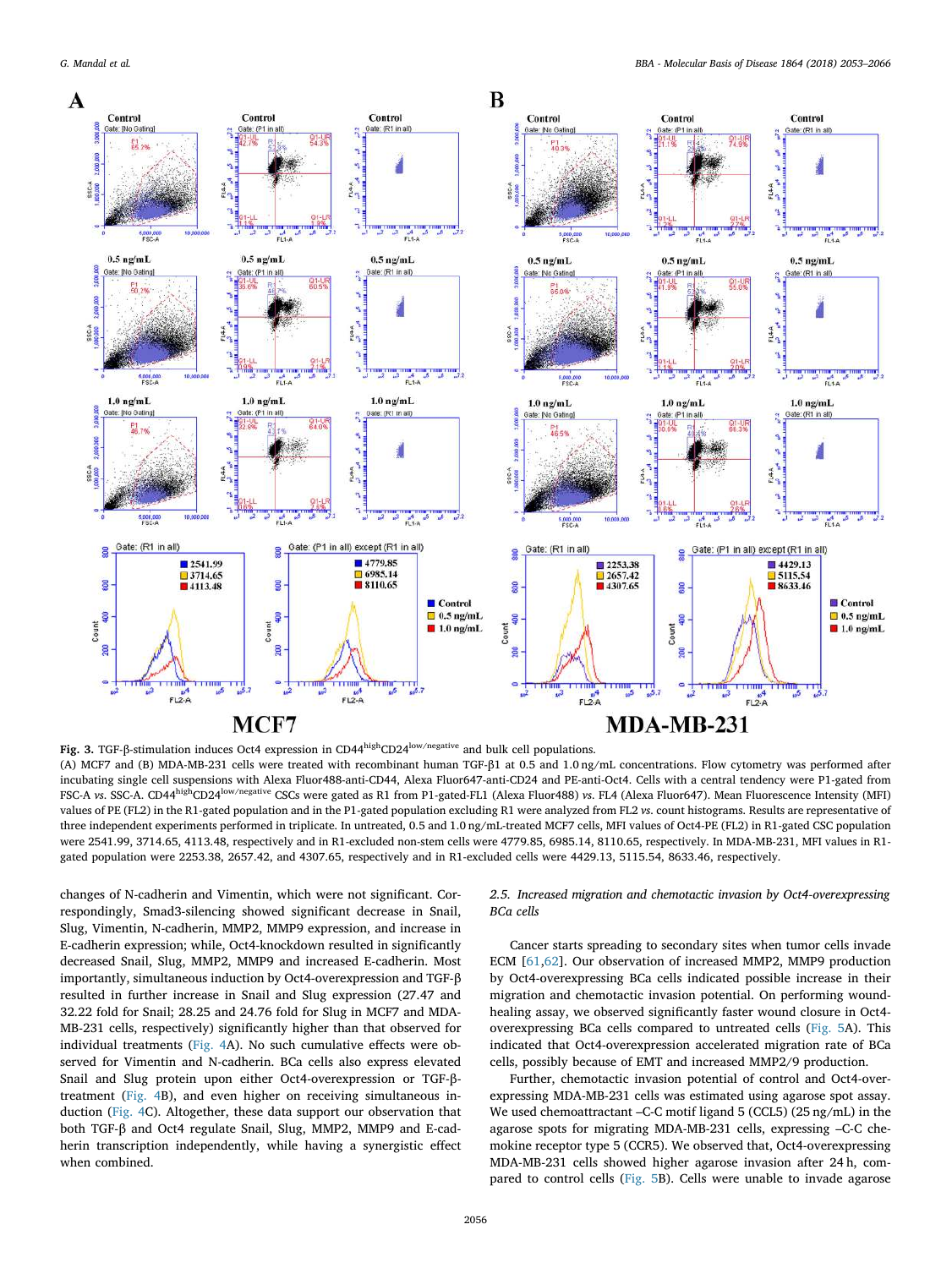

Fig. 4. Alterations in the expression of EMT markers and regulators in response to TGF-β and Oct4 levels. T represents cells treated with 1.0 ng/mL recombinant TGF-β1. O OE represents cells transfected for Oct4 overexpression, S si represents cells transfected with Smad3 siRNA, O si represents cells transfected with Oct4 siRNA. (A) Fold changes (2<sup>-AAC</sup>) of mRNA expression of Snail, Slug, N-cadherin, E-cadherin, Vimentin, MMP2 and MMP9 relative to untreated cells were calculated and represented as bar graphs. (B) Western blot analyses of Snail and Slug. β-actin was used as loading control. (C) Densitometry analyses of bands in B, using ImageJ software, represented as line graphs. Results are representative of three independent experiments performed in triplicate and are represented as mean  $\pm$  SEM. One-way ANOVA with Bonferroni correction was performed, to assess statistical significance, where  $^*p \le 0.05$ .

spots lacking CCL5. This clearly indicated that Oct4-overexpression imparted increased chemotactic invasion ability to the BCa cells.

#### *2.6. Activation of MMP2 and MMP9*

Active MMP2 and MMP9 are known to promote ECM degradation and metastasis during BCa [63,64]. Gelatin zymogram indicated that TGF-β-treated BCa cells show limited increase in MMP2/9 activity (Fig. 5C). However, this increase was higher and significant ( $p < 0.05$ ) in Oct4-overexpressing cells. Correspondingly, cells that received combined stimulation showed even higher MMP2/9 activities (Fig. 5C).

## *2.7. Oct4 and Smad3 both regulate snail and slug promoter activities*

It has previously been reported that Smad3 and Oct4 co-occupy some genomic regions, particularly promoters, thereby, influencing transcription of many genes [39,40]. To address the synergistic effect of TGF-β signaling and Oct4 in regulating Snail and Slug expression, we analyzed snail  $(-863/+280)$  and slug  $(-1015/+375)$  promoter regions, where both have one probable binding site, each for Smad3 and Oct4 (Fig. 6, Supplementary Figs. S2 and S3). Genomic fragments of snail and slug promoters were sub-cloned, upstream of the luciferase gene in pGL3 basic reporter vector. Promoter activity was quantified in terms of luciferase mRNA fold change.

In TGF-β-induced MCF7 and MDA-MB-231 cells, luciferase mRNA

fold changes for snail promoter were 18.74 and 22.61, respectively (Fig. 6A). Oct4-overexpressing MCF7 and MDA-MB-231 cells had fold changes of 22.34 and 24.46, respectively (Fig. 6A). Promoter activities of slug were also found to be sensitive to both TGF-β-mediated stimulation (14.55 and 16.34 in MCF7 and MDA-MB-231 cells, respectively) as well as Oct4-overexpression (18.67 and 17.42 in MCF7 and MDA-MB-231 cells, respectively) (Fig. 6B). Interestingly, similar to our qPCR result, snail and slug promoter activities were elevated many fold when cells were treated simultaneously with Oct4-overexpression and TGF-β (38.61 and 49.34 for snail; 25.21 and 23.66 for slug in MCF7 and MDA-MB-231 cells, respectively) (Fig. 6).

## *2.8. Promoter regions of snail and slug contain Oct4 and Smad3 responsive regions*

We designed 7 deletion variants of snail promoter (Del1–863/ −749; Del2–863/−620; Del3–863/−484; Del4–863/−352; Del5–863/−204; Del6–863/−30; Del7–863/+92) and 9 slug promoter variants (Del1–1015/−887; Del2–1015/−719; Del3–1015/ −633; Del4–1015/−470; Del5–1015/−351; Del6–1015/−205; Del7–1015/−37; Del8–1015/+102; Del9–1015/+269) to methodically identify regions responsible for Oct4-mediated and TGF-β-mediated regulation of snail and slug transcription in BCa cell lines (Fig. 6). Promoter activity was also quantified by measuring luciferase mRNA fold changes.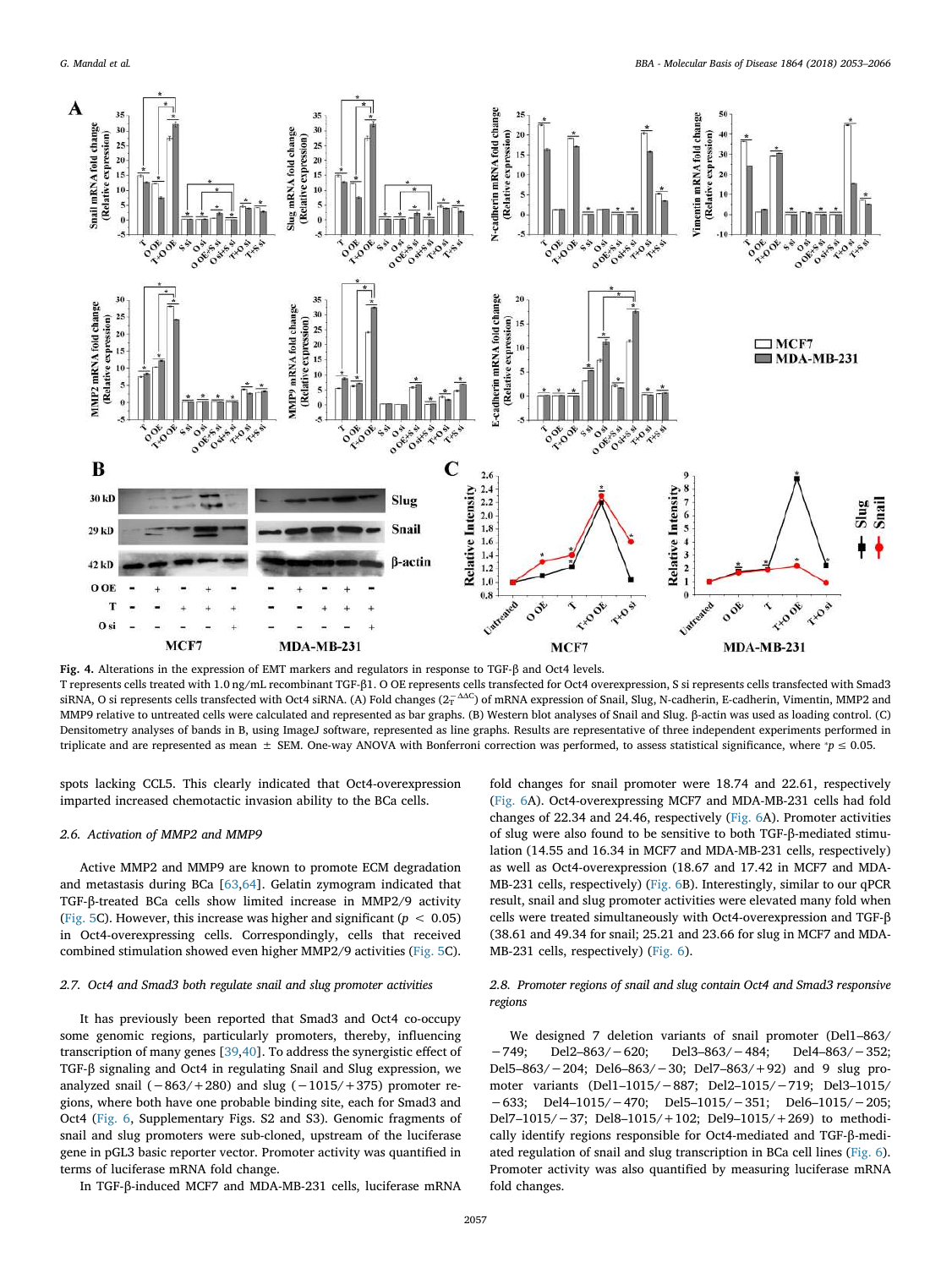

Fig. 5. Analyses of migration, invasion and MMP2/9 activities in breast cancer cell lines. (A) To examine relative migration of control and Oct4-overexpressing breast cancer cell lines, wounds were made in cell layers, immediately prior to transfection with Oct4 (Oct4 OE). Wound closure was observed after 24 h in with a phase contrast microscope (Zeiss Aixovert 40C) with 50 × magnification. (B) CCL5-dependent chemotactic invasion of MDA-MB-231 cells upon Oct4-overexpression (Oct4 OE) was observed by agarose spot assay. (C) Gelatin zymogram showing enzymatic activities of MMP2 and MMP9 in both cell lines. T indicates treatment with 1.0 ng/mL recombinant TGF-β1, O OE indicates Oct4 overexpression and T + O OE indicates a combination of both 1.0 ng/mL TGF-β1 treatment and Oct4 overexpression. (D) Relative intensities of the MMP2/9 bands were measured, using ImageJ software and are represented in line graphs. Results are representative of three independent experiments performed in triplicate and are represented as mean  $\pm$  SE. One-way ANOVA with Bonferroni correction was performed to determine statistical significance, where  $p \le 0.05$ .

For snail promoter, in TGF-β-treated cells, all deletions, except Del1, resulted in significant decrease in promoter activity. However, Del1 led to significant reduction in snail promoter activities in Oct4-overexpressing, dual-treated and untreated cells. Importantly, in Del2, we observed complete loss of any significant difference in snail promoter activities between differently-treated and untreated cells (Fig. 6A). These data indicate that Oct4 has a binding site within the deleted region of Del1, positioned between −863 to −749 (Supplementary Fig. S2) whereas, Smad3 may bind within the deleted region of Del2, and thereby regulate snail promoter transcription.

Considering slug promoter activities in TGF-β-treated cells, the first significant decrease in luciferase signal was observed in Del8. In Oct4 overexpressing cells, all deletions, starting from Del1, resulted in noteworthy decreases in slug promoter activities in both the cell lines. Correspondingly, in dual-induced cells, significant decrease in luciferase signal in Del1 and an almost complete loss in transcriptional activity in Del8 were observed (Fig. 6B). Data supports bioinformatics prediction that a probable Oct4 binding site within the deleted region of Del1, positioned between −1015 to −887, and Smad3 binding site within the deleted region of Del8, positioned between  $-36$  to  $+102$ (Supplementary Fig. S3).

## *2.9. Oct4 and TGF-*β *signaling play converse roles in regulating CXCL13 expression*

It is known that CXCL13 signaling is associated with EMT of BCa cells [53]. Cxcl13 promoter region has three putative binding sites for Oct4 (Supplementary Fig. S4). Oct4-overexpression induced CXCL13 mRNA expression in both MCF7 (47.5 fold) and MDA-MB-231 (45.25 fold) cells. Interestingly, TGF-β-treated cells had significantly decreased CXCL13 mRNA expression (0.36 and 0.22 fold in MCF7 and MDA-MB-231, respectively). Furthermore, cells that received combined stimulation with TGF-β and Oct4-overexpression showed significant reduction in CXCL13-upregulation (12.04 and 8.57 fold in MCF7 and MDA-MB-231, respectively) compared to cells with Oct4-overexpression alone. Most surprisingly, Smad3-knockdown resulted in significantly increased CXCL13 mRNA expression. This finding is intriguing since the cxcl13 promoter does not contain any predicted Smad3 binding site. Silencing of Oct4, confirmed that Oct4 positively regulated CXCL13 expression. Maximum fold change was observed where Oct4-overexpression and Smad3-silencing was done (Fig. 7A).

CXCL13 protein levels were also maximal in Oct4-overexpressed and Smad3-silenced cells (132.78 and 141.2 pg/mL in MCF7 and MDA-MB-231 cells, respectively) (Fig. 7B), whereas, sole-Smad3-knockdown was associated with increased CXCL13 (68.55 and 87.25 pg/mL in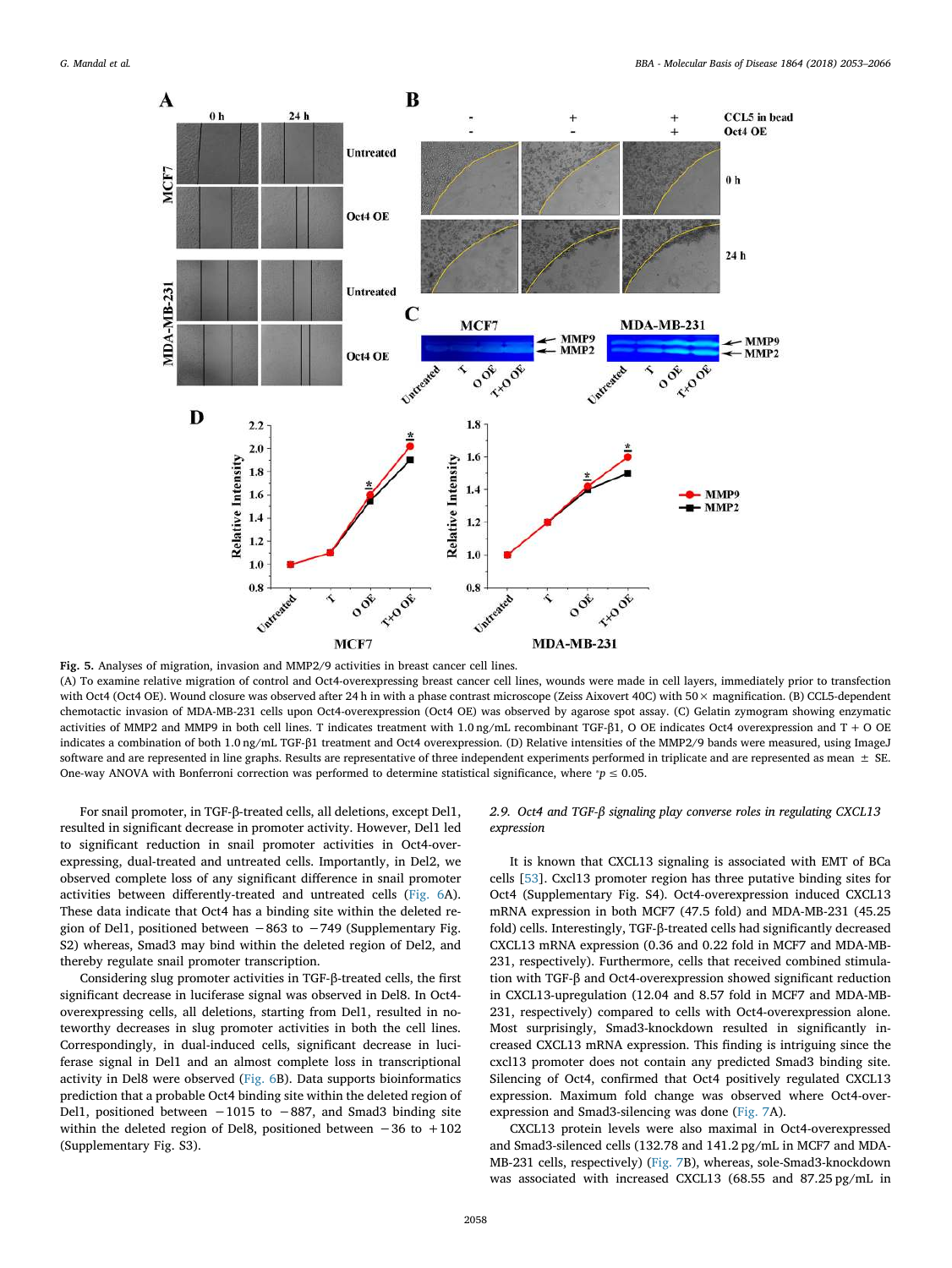

Fig. 6. Oct4 and Smad3-mediated regulation of Snail and Slug promoter activities.

(A) Functional analysis of deletion scanning of Snail promoter. Locations of the deletions on the Snail promoter map are shown in the middle panel. Positions of putative binding sites of Oct4 (white) and Smad3 (black) are indicated as boxes. Luciferase mRNA fold-changes ( $2^{-\Delta\Delta C}$ ) in MCF7 (left) and MDA-MB-231 (right) cells are represented as bar graphs. (B) Functional analysis of deletion scanning of Slug promoter. Locations of the deletions on the Slug promoter map are shown in the middle panel. Positions of putative binding sites of Oct4 (white) and Smad3 (black) are indicated as boxes. Luciferase mRNA fold-changes ( $2^{-\Delta\Delta C}$ ) in MCF7 (left) and MDA-MB-231 (right) cells are represented as bar graphs. T represents cells treated with 1.0 ng/mL recombinant TGF-β1. O OE represents cells transfected for Oct4 overexpression. Results are representative of three independent experiments performed in triplicate and are represented as mean  $\pm$  SEM. One-way ANOVA with Bonferroni correction was performed to assess statistical significance, where  $^*p \leq 0.05$ .

MCF7 and MDA-MB-231 cells, respectively). The lowest CXCL13 concentration was observed when TGF-β-stimulation and Oct4-knockdown was done (Fig. 7B). Collectively, these results led us to hypothesize that TGF-β signaling imposes a negative regulatory effect on cxcl13 transcription, while, on the contrary, Oct4 acts as a positive regulator for the same.

#### *2.10. Oct4 positively regulate cxcl13 transcription*

The genomic fragment of the cxcl13 promoter (−2000/+301) was sub-cloned in pGL3 vector. In Oct4-overexpressing cells, we observed significant increase in luciferase mRNA fold change (23.49 fold in MCF7 and 21.3 in MDA-MB-231 cells). Interestingly, we did not observe any significant decrease in cxcl13 promoter activity upon TGF-βtreatment. Untreated MCF7 and MDA-MB-231 cells demonstrated 3.54 and 5.13 fold changes, respectively whereas, TGF-β-treated cells showed 4.3 and 4.84, respectively. Surprisingly, BCa cells co-stimulated with TGF-β and Oct4 demonstrated higher luciferase signal (30.54 and 28.78 fold in MCF7 and MDA-MB-231 cells, respectively) than Oct4 overexpressing cells (Fig. 7C). We hypothesize that, in presence of Oct4, the inhibitory pathway induced by TGF-β is somehow turned off. On the contrary, TGF-β induces Oct4 expression, which may, in turn, increases Oct4-induced-cxcl13 promoter activity.

## *2.11. Promoter region of cxcl13 contain Oct4 responsive regions*

We designed 14 deletion variants of cxcl13 promoter (Del1–2000/ −1679; Del2–2000/−1439; Del3–2000/−1288; Del4–2000/−1103; Del5–2000/−801; Del6–2000/−688; Del7–2000/−564; Del8–2000/ −462; Del9–2000/−319; Del10–2000/−218; Del11–2000/−109; Del12–2000/−15; Del13–2000/+148; Del14–2000/+217) to identify

responsive regions (Fig. 7C). We identified three putative binding sites for Oct4, but no site for Smad3, within the cxcl13 promoter region. The first, second and third Oct4 binding sites are positioned in the deleted regions of Del1, Del3 and Del4, respectively.

Significant reduction in Oct4-induced luciferase signal was observed in Del1, however, it retained most of the fold change (23.49 and 18.6 in Full and Del1, respectively, in MCF7; 21.3 and 16.62 in Full and Del1, respectively, in MDA-MB-231). A second drastic decrease in fold change was observed in Del3 (17.56 and 4.14 in Del2 and Del3, respectively, in MCF7; 16.67 and 3.78 in Del2 and Del3, respectively, in MDA-MB-231) with further decrease in Del4 (Fig. 7C). These results indicate that the second Oct4-binding site has the maximum influence followed by the first in cxcl13 transcription. Though a gradual decrease in luciferase signal is also observed in TGF-β-stimulated cells, this may be due to elimination of the Oct4 binding sites from the promoter.

## *2.12. Oct4 forms heterodimer with Smad3*

We next examined how TGF-β-mediated-CXCL13 downregulation is repressed in presence of Oct4. BLAST-analyses showed considerable alignment between Oct4 and Smad3, which suggested that they may form a heterodimer (Supplementary Fig. S5). Thus, we hypothesized that Oct4 may sequester Smad3 and thereby hamper TGF-β-mediateddownregulation of CXCL13 expression.

Co-immunoprecipitation (Co-IP) studies demonstrated that Oct4 knockdown resulted in significant decrease of Smad3 in Oct4-immunoprecipitates (Fig. 8A and B). Correspondingly, Oct4-overexpression led to increased Smad3 in the anti-Oct4-IP protein fraction (Fig. 8A). Importantly, either of Oct4-overexpression or knockdown did not show any considerable effect on Smad3 levels in the input, whereas, Smad3-knockdown led to reduced input-Smad3 level which was also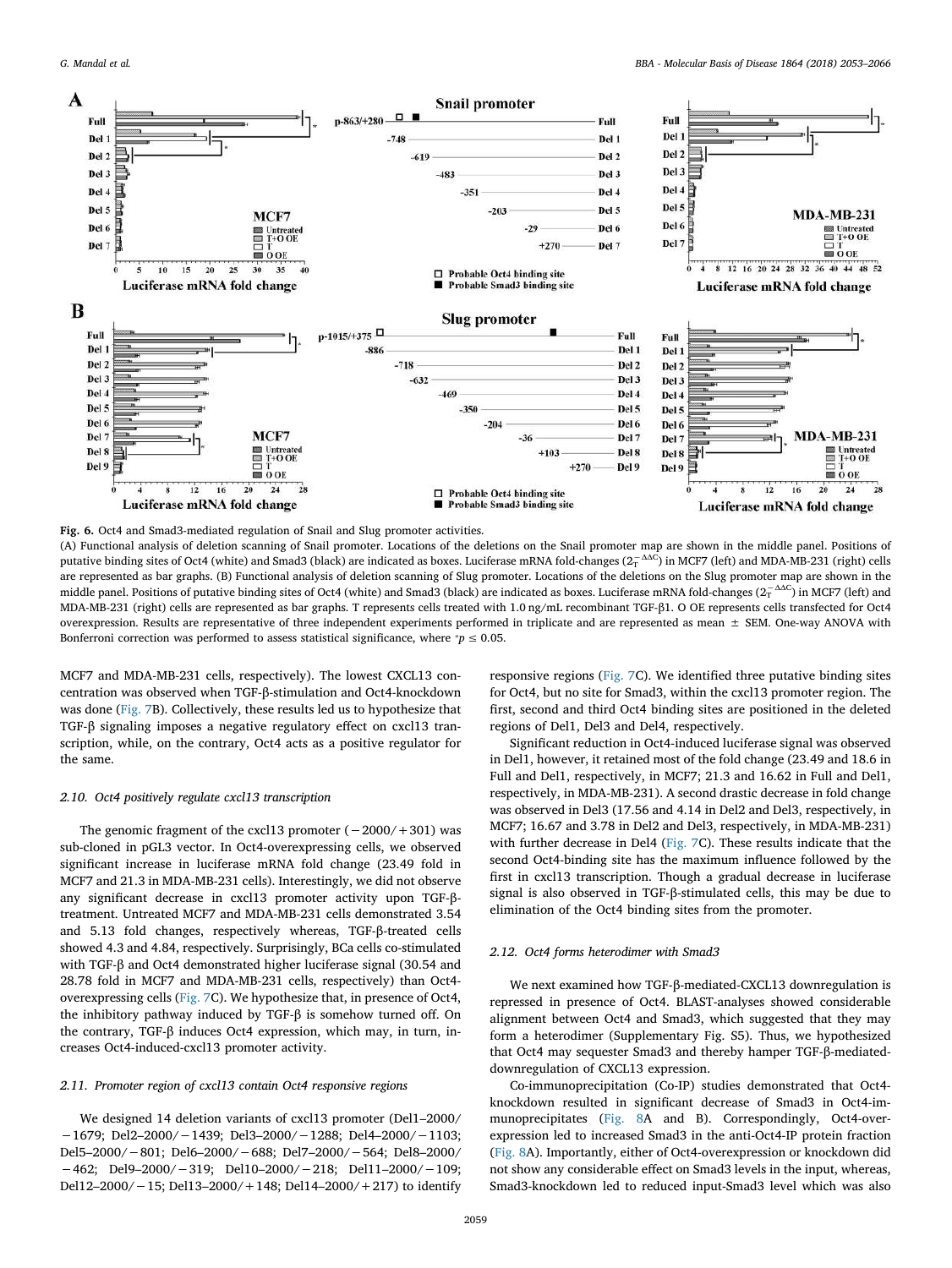![](_page_7_Figure_2.jpeg)

![](_page_7_Figure_3.jpeg)

(A) Fold changes (2<sup>-ΔΔC</sup>) of CXCL13 mRNA expression relative to untreated cells was calculated and represented as bar graphs. (B) Quantitative CXCL13 protein concentrations (pg/mL) in 100 μg of total protein were measured by ELISA and are represented as line graphs. (C) Functional analysis of deletion scanning of CXCL13 promoter. Locations of the deletions on the CXCL13 promoter map are shown in the middle panel. Positions of putative binding sites of Oct4 (white) are also The indicated. Luciferase mRNA fold-changes (2<sub>T</sub>ΔΔC) in MCF7 (left) and MDA-MB-231 (right) cells are represented as bar graphs. T represents cells treated with 1.0 ng/ mL recombinant TGF-β1. O OE represents cells transfected for Oct4 overexpression, S si represents cells transfected with Smad3 siRNA, O si represents cells transfected with Oct4 siRNA. Results are representative of three independent experiments performed in triplicate and are represented as mean  $\pm$  SEM. One-way ANOVA with Bonferroni correction was performed to assess statistical significance, where  $p \leq 0.05$ .

evident in the Oct4-immunoprecipitates. TGF-β treatment resulted in increased Smad3 in the anti-Oct4-IP protein fraction (Fig. 8A and B).

Further, time-dependent studies in Oct4-overexpressing cells demonstrated that Smad3-binding with Oct4 increases gradually from 0 h to 24 h post-transfection. Smad3-input levels were comparable at all time-points, whereas, Oct4-overexpression attained saturation within the first 6 h of transfection (Fig. 8C). Relative intensities of anti-Oct4- IP:Smad3-western blot (WB) bands at 6 h, 12 h and 24 h are 1.74, 1.71, 1.9, respectively in MCF7; 1.4, 1.8, 1.9, respectively in MDA-MB-231 cells (Fig. 8D). These results cumulatively indicate that Oct4 binds to Smad3 and forms heterodimer.

#### *2.13. Oct4 and Smad3 bind to snail and slug promoter*

To verify *in vivo* Oct4 and Smad3 binding to snail and slug promoter, we performed conventional Chromatin immunoprecipitation (ChIP) assay. We designed 2 amplicons from the snail promoter. Amplicon-1 comprises Oct4 and Smad3 binding sites, while amplicon-2 is distantly located from both the sites (Fig. 9A). For the slug promoter, we designed 3 amplicons. Amplicon-1 comprises Oct4 binding site, amplicon-2 comprises Smad3 binding site, while amplicon-3 is distantly located from both the sites (Fig. 9B). Considering snail promoter, amplicon-1 produced much stronger signals than amplicon-2 for all treatment conditions for both anti-Oct4 and anti-Smad3 IP (Fig. 9A). Comparing untreated cells with Oct4-overexpressing and TGF-β-treated cells, the anti-Oct4-IP showed the highest amplicon-1 signal in Oct4-overexpressing cells, followed by TGF-β-treated cells, whereas, for anti-Smad3-IP, TGF-β-treated cells had the highest amplicon-1 signal (Fig. 9A).

For slug promoter, amplicon-1, but not amplicon-2 and amplicon-3, showed stronger signal for anti-Oct4-IP (Fig. 9B). Correspondingly, for anti-Smad3-IP, only amplicon-2 showed stronger signal (Fig. 9B). Among anti-Oct4-IP samples, amplicon-1 had the highest signal in Oct4-overexpressing cells, as compared to untreated and TGF-β-treated cells. Likewise, the anti-Smad3-IP showed the highest signal in TGF-βtreated cells (Fig. 9B).

#### *2.14. Oct4 binds to cxcl13 promoter*

ChIP-analyses was performed to verify *in vivo* Oct4 binding to CXCL13 promoter. We designed 4 amplicons from the cxcl13 promoter: amplicon-1 contains first Oct4 binding site, amplicon-2 contains second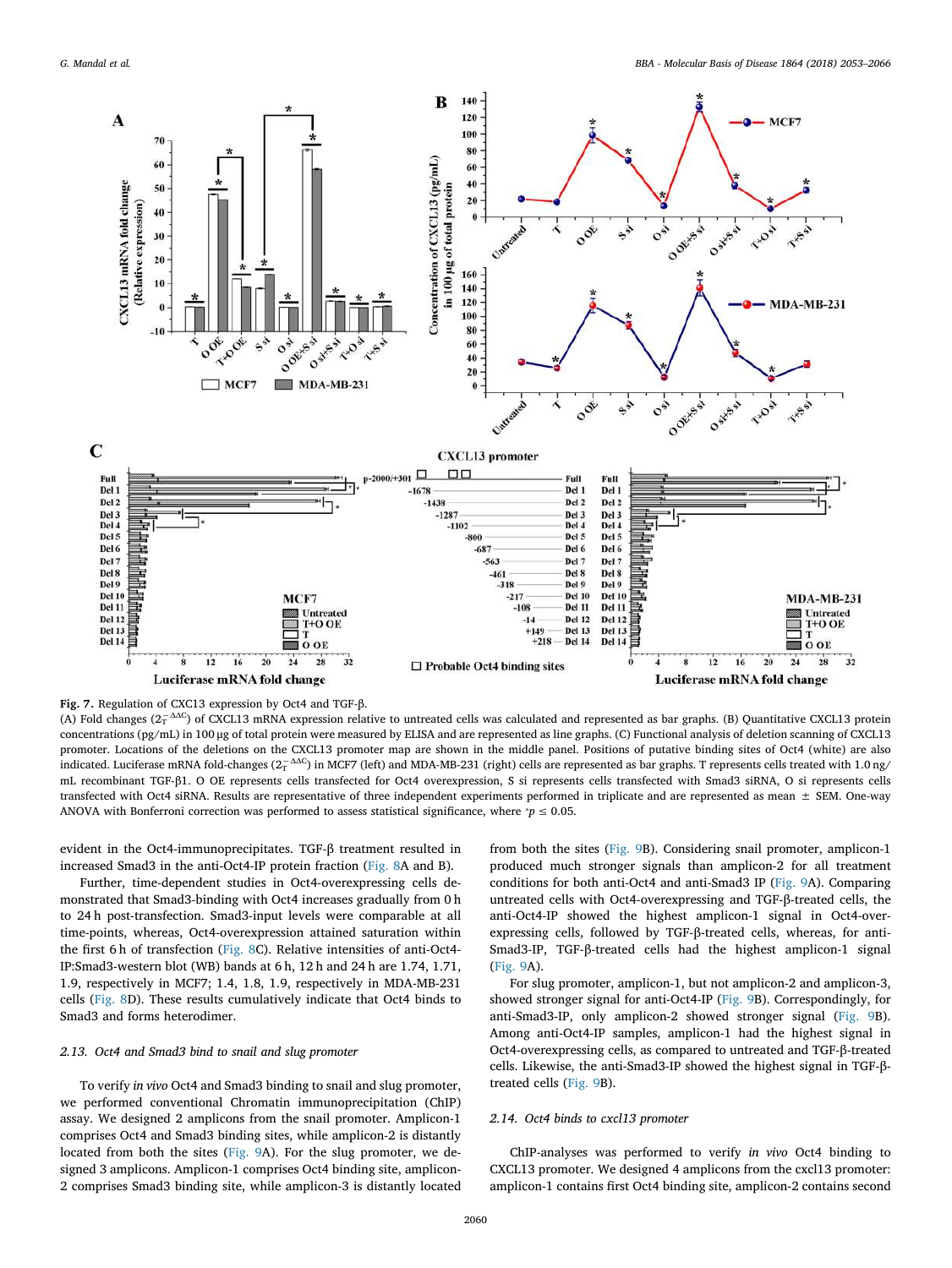![](_page_8_Figure_2.jpeg)

#### Fig. 8. Heterodimer formation by Oct4 and Smad3.

(A) Western blot analyses of Smad3 in immuno-precipitated (IP) samples using anti-Oct4 antibody in MCF7 and MDA-MB-231 cells. T represents cells treated with 1.0 ng/mL recombinant TGF-β1. O OE represents cells transfected for Oct4 overexpression, S si represents cells transfected with Smad3 siRNA, O si represents cells transfected with Oct4 siRNA. Input Smad3 bands were developed using total crude protein samples. β-actin was used as loading control. (B) Relative intensities were calculated from densitometry analyses of bands, using ImageJ software and are represented as line graphs. (C) Time dependent dimer formation was analyzed by IP using anti-Oct4 antibodies at 0 h, 6 h, 12 h and 24 h post-transfection and subsequent western blot using anti-Smad3 antibodies. Input Smad3 and Input Oct4 bands were developed using total crude protein samples. β-actin was used as loading control. (D) Relative intensities of bands from time dependent IP studies were calculated from densitometry analyses of bands using ImageJ software and are represented as line graphs. Results are representative of three independent experiments performed in triplicate and are represented as mean  $\pm$  SEM. One-way ANOVA with Bonferroni correction was performed to determine statistical significance, where  $p \leq 0.05$ .

Oct4 binding site, and amplicon-3 contains third Oct4 binding site, while, amplicon-4 is distantly located from all of the three Oct4 binding sites (Fig. 9C). ChIP analyses showed amplicon-2 has strongest signal in all treatment conditions, followed by amplicon-1 and then amplicon-3 (Fig. 9C). Amplicon-4 did not show any considerable signal. Signals from all amplicons, except amplicon-4, showed strongest signal in Oct4 overexpressing cells, followed by TGF-β-treated cells (Fig. 9C).

Additionally, Immunofluorescence (IF) analyses of breast tumor tissues have clearly indicated considerable co-localization of Smad3 and Oct4 (Fig. 9D).

## *2.15. Expression of EMT-regulators, markers, MMPs and CXCL13 in breast tumor tissues*

Tumor tissues were categorically divided in four sub-groups: Oct4- N/L-TGF-β-L, Oct4-N/L-TGF-β-H, Oct4-M/H-TGF-β-L and Oct4-M/H-TGF-β-H. Variables were analyzed by Kolmogorov-Smirnov test which found that they did not follow normal distribution. Therefore, Mann-Whitney *U* test was performed to study association between patient subgroups and mRNA expression of Snail, Slug, N-cadherin, Vimentin, Ecadherin, MMP2, MMP9, and CXCL13. Resulted *p*-values are represented as a scatter plot to understand the significance of fold change of the genes between sub-groups: Oct4-N/L-TGF-β-L *vs*. Oct4-N/L-TGFβ-H (Fig. 10A), as well as between Oct4-M/H-TGF-β-L *vs*. Oct4-M/H-TGF-β-H (Fig. 10B).

Statistically significant overexpression of Snail ( $p = 1.40E^{-12}$ ), Slug (*<sup>p</sup>* = 1.40E−12), Vimentin (*<sup>p</sup>* = 3.87E−06), MMP2 (*<sup>p</sup>* = 0.00083), and MMP9 (*p* = 0.000025) was only observed in Oct4-N/L-TGF-β-H tissues. E-cadherin fold decrease was significant (*p* = 4.10E−11) in Oct4-N/L-TGF-β-H tissues but not (*p* = 0.31095276) in Oct4-N/L-TGF-β-L. No significant overexpression of CXCL13 was observed in either of the subgroups. Only N-cadherin fold change was significant in both sub-groups (Fig. 10A). All mRNAs except MMP2 are significantly overexpressed in both Oct4-M/H-TGF-β-L and Oct4-M/H-TGF-β-H sub-groups (Fig. 10B). MMP2 is not significant in Oct4-M/H-TGF-β-L tissues (*p* = 0.05).

#### 3. Discussion

In spite of the current advancements in cancer therapeutics, high mortality rates due to BCa remain a concern and majority of these mortalities occur as a result of metastasis [65]. EMT is a complex process which is regulated through multiple signaling pathways, such as TGF-β signaling pathway [10–14]. In the TGF-β canonical pathway, phosphorylated Smad3 and Smad2 forms heterodimer with Smad4 and regulate transcription of several genes through interaction with regulatory DNA elements [66]. Recent research indicated that Smad3 regulates transcription of some genes in conjunction with some other TFs [39–41,67], like Oct4 [39,40].

Oct4 is a well-known CSC-related TF [68,69]. However, it is also associated with regulatory function in non-stem cancer cells [70]. Thus, a study correlating TGF-β and Oct4 to address possible connections between them has been desirable. We investigated a possible mechanism of interplay between the two molecules to regulate EMT during BCa. There is lack of comprehensive understanding of how TGFβ favors BCa progression only when cancer is in its advanced stages [14]. This study demonstrates that TGF-β-induction elevates Oct4 expression in BCa cells (Fig. 2). Significantly, TGF-β-induced-Oct4-overexpression is not restricted to CSCs (Fig. 3). In a significant proportion of patient samples, primary tumors with high TGF-β also express elevated Oct4 (Fig. 1; Supplementary Fig. S6). Further, TGF-β signaling and Oct4, not only induce EMT-regulators Snail and Slug expression individually, but also operate them synergistically (Fig. 4). Earlier literature has established that TGF-β induces increased migration and invasion of BCa cells [71,72]. In the present study, we demonstrated that Oct4-overexpression is associated with significant increase in migration and chemotactic invasion abilities of BCa cells. Increased MMP2, MMP9 activities are indicative of possible augmentation of ECM degradation (Fig. 5).

Notably, CXCL13-CXCR5 ligand-receptor pair is co-expressed within a significant proportion of primary tumor tissues from LNM-positive BCa patients and favors EMT [47,53]. We report that in absence of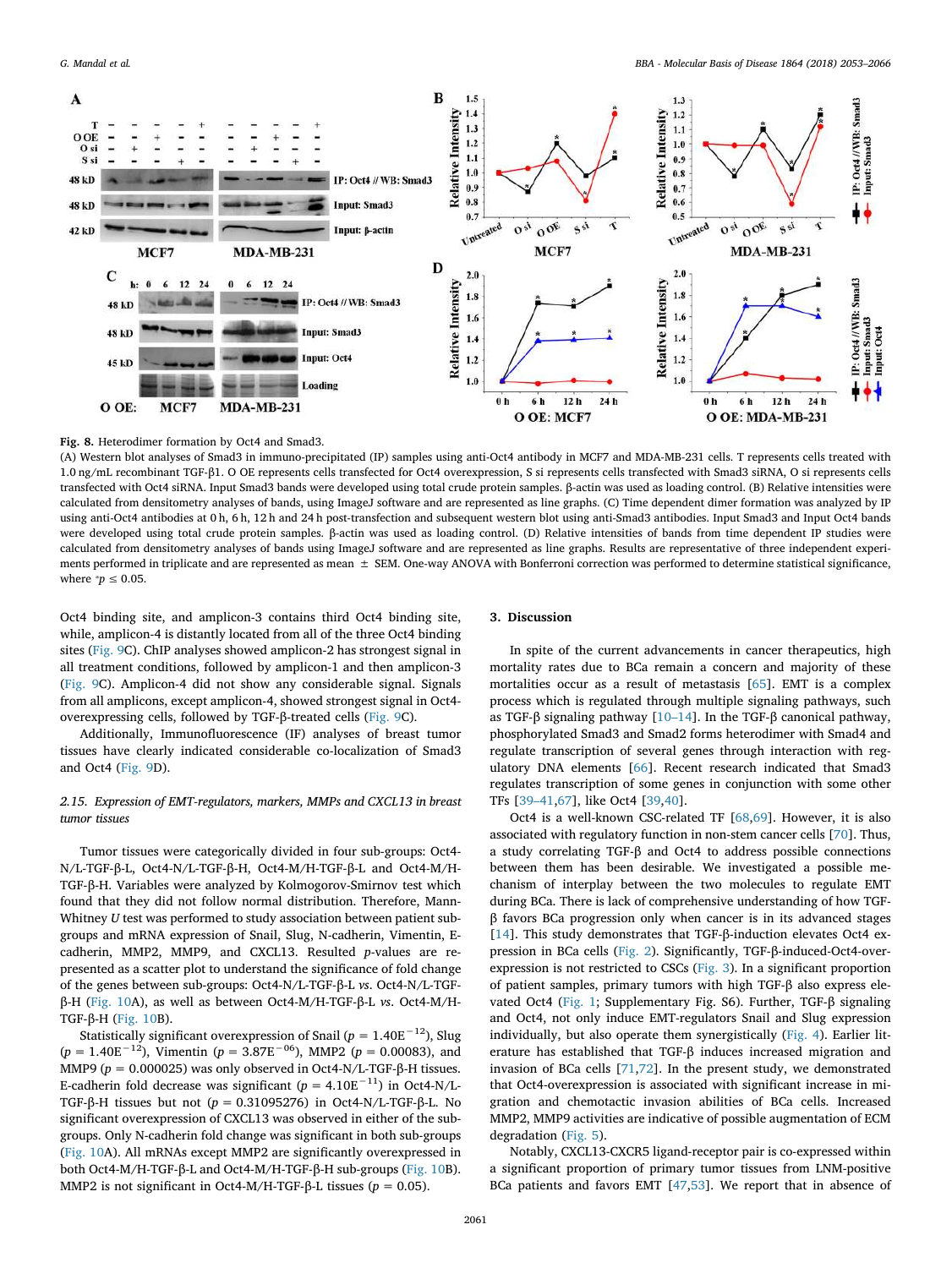![](_page_9_Figure_2.jpeg)

Fig. 9. Analyses of *in vivo* binding of Oct4 and Smad3 to the promoter regions of snail, slug and cxcl13 by ChIP. (A) Map of the snail promoter showing predicted Oct4 and Smad3 binding sites and PCR products to be amplified in ChIP assay (upper panel). IP-cross-linked DNA fragments of snail promoter from anti-Oct4, anti-Smad3, isotype-IgG and input samples were amplified by qRT-PCR and percentage input were calculated from  $C_T$ values, represented as bar graphs (lower panel). (B) Map of slug promoter showing predicted Oct4 and Smad3 binding sites and PCR products amplified in ChIP assay (upper panel). IP-cross-linked DNA fragments of slug promoter from anti-Oct4, anti-Smad3, isotype-IgG and input samples were amplified by qRT-PCR and percentage input were calculated from  $C_T$  values, represented as bar graphs (lower panel). (C) Map of cxcl13 promoter showing predicted Oct4 binding sites and PCR products amplified in ChIP assay (upper panel). IP-cross-linked DNA fragments of cxcl13 promoter from anti-Oct4, anti-Smad3, isotype-IgG and input samples were amplified by qRT-PCR and percentage input calculated from  $C_T$  values are represented as bar graphs (lower panel). T represents cells treated with 1.0 ng/mL recombinant TGF-β1. O OE represents cells transfected for Oct4 overexpression, S si represents cells transfected with Smad3 siRNA, O si represents cells transfected with Oct4 siRNA (D) Immunofluroescence analyses of Oct4 (PE) and Smad3 (Alexa Fluor488) in representative primary tumor tissue sections from two late staged patients. 55 T and 82 T are primary tumor collected from patient serial no. 55 and 82, respectively. Images were captured in Olympus Fluoview FV1200 at 400 × magnification. Results are representative of three independent experiments performed in triplicate and are represented as mean  $\pm$  SEM. One-way ANOVA with Bonferroni correction was performed to assess statistical significance, where  $p \leq 0.05$ .

Oct4, TGF-β represses CXCL13 expression, which may be related to the fact that, Oct4 and Smad3 forms a heterodimer in the presence of Oct4. This perhaps inhibits Smad3 from executing the inhibitory function of TGF-β signaling on CXCL13 expression. Additionally, we demonstrate that Oct4 induces cxcl13 transcription through direct binding to specific sequences within cxcl13 promoter. Therefore, it could be inferred that Oct4 acts as a positive regulator of CXCL13 and simultaneously inhibits TGF-β-mediated-suppression of CXCL13 expression by forming heterodimers with Smad3. We also predict that the target of Smad3 for CXCL13 repression may be located at a distant chromosomal position, which means that Smad3-Oct4 heterodimers cannot bind cooperatively to these sites.

Further, we identified regions in snail and slug promoters for Smad3 and Oct4 binding (Figs. 6 and 9). Snail is known to be the transcriptional repressor of E-cadherin [73]. We observed that increased Snail

expression is associated with loss of E-cadherin expression. These results support the hypothesis of Oct4-Smad3-co-occupancy on regulatory sequences of Snail and Slug. Oct4 and Smad3 binding sites are closely located (20 bases) in the snail promoter (Supplementary Fig. S2), while, the sites are distantly located (997 bases) in the slug promoter (Supplementary Fig. S3). Given that Smad3 forms heterodimers with Oct4, there would be decrease in available free Smad3 that could bind to distantly located sites or sequences on different chromosomes. However, we hypothesize that due to high level of chromosome compaction, Smad3 and Oct4 binding sites on the slug promoter may become very close to each other.

Percentage of Oct4-M/H samples (85.25%) among the LS patients  $(n = 61)$  is significantly higher than (26.74%) the ES patients  $(n = 86)$ . Conversely, the percentage of Oct4-N/L samples (14.75%) among the LS patients is significantly lower than (73.26%) the ES patients.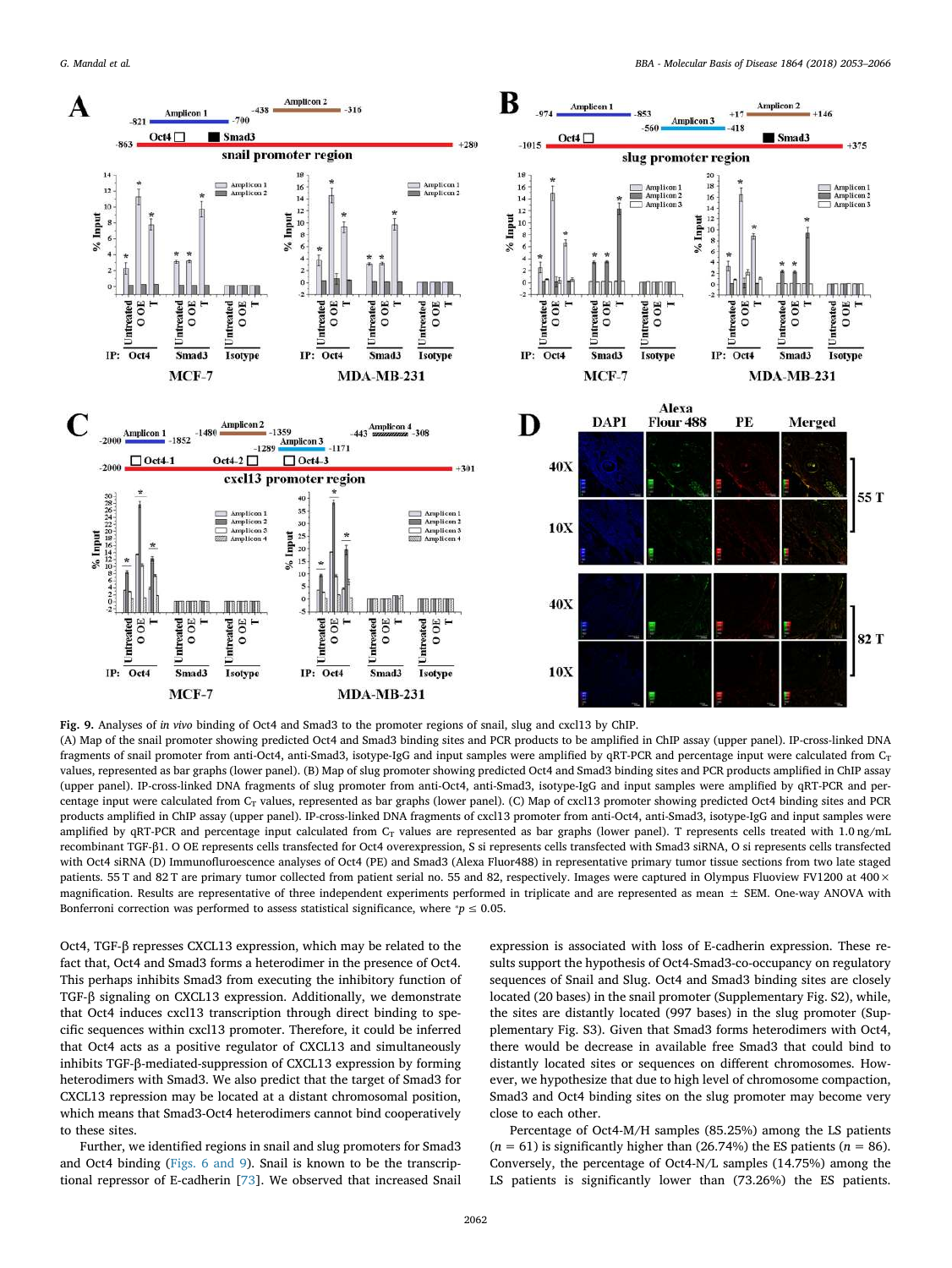![](_page_10_Figure_2.jpeg)

Fig. 10. Scatter plot showing statistical correlation of relative gene expressions in tumor or healthy tissues between sample groups having differential expression of Oct4 and TGF-β.

Scatter plot showing statistical correlation of Snail, Slug, Vimentin, E-cadherin, N-cadherin, MMP2, MMP9 and CXCL13 relative gene expression (tumor tissues/ healthy tissues) between (A) Oct4 negative/low-TGF-β low and Oct4 negative/low-TGF-β high samples, as well as (B) Oct4 moderate/high-TGF-β low and Oct4 moderate/high-TGF-β high samples. Mann-Whitney *U* test-derived *p*-values from the four patient sub-groups are plotted. Regions of *p*-value ≥0.05, and < 0.05 were considered as not significant and significant, respectively.

However, percentages of TGF-β-H and TGF-β-L samples are quite equally distributed between ES (58.14% high and 41.68% low) and LS (59.02% high and 40.98% low) (Supplementary Fig. S7).

Therefore, in the LS, probability of Oct4 expression at M/H level is more than in the ES, which means there will be relatively higher Oct4- Smad3 heterodimerization in the LS. Higher the dimerization, higher will be the withdrawal of TGF-β-mediated-suppression of CXCL13 expression, which will eventually lead to higher CXCL13 level in the LS. Correspondingly, in ES, as percentage of Oct4-M/H samples is relatively low, there will be lower heterodimer formation and TGF-β will function to suppress CXCL13 expression. This hypothesis (Graphical abstract) could provide one possible answer to explain the discrepancy of TGF-β function in the BCa ES and LS.

From a clinical viewpoint, TGF-β and Oct4-co-expression within primary breast tumors could be used as a poor prognosis marker for BCa, although validation of this hypothesis requires future investigation using a larger sample number. In conclusion, Oct4-depletion or inhibition may be a plausible therapeutic strategy for BCa.

#### 4. Materials and methods

## *4.1. Patient samples*

Primary tumor and associated healthy tissues were collected from 147 BCa patients, with infiltrating duct carcinoma, who underwent MRM surgery at Saroj Gupta Cancer Centre and Research Institute (SGCC&RI), Kolkata, India. This study obtained institutional ethics committee permission [ECR/250/Inst/WB/2013] and informed consents were taken from all patients. Staging and grading of tumor samples were done by UICC-TNM classification [74] and RB protocol, respectively [75].

#### *4.2. Cell lines, culture and treatment*

BCa cell lines MCF7 and MDA-MB-231, and immortalized normal breast cell line MCF10A were procured from National Centre for Cell Science, Pune, India. BCa cell lines were routinely cultured in DMEM, supplemented with 10% FBS, 100 U/mL PenStrep, and maintained at 37 °C in a humidified-CO<sub>2</sub> incubator. For MCF10A, medium was additionally supplemented with insulin (10 μg/mL), cholera toxin (100 ng/mL) and EGF (20 ng/mL). Plasmid DNA or siRNA were transfected using Lipofectamine®3000. For TGF-β-stimulation, cells were treated with recombinant human TGF-β1 at laboratory-optimized concentrations (0.5 and 1.0 ng/mL). Transfection was done 2 h before TGF-β treatment. Both transfected and untransfected cell lines were cultured for 24 h in 2% FBS-medium.

### *4.3. RNA isolation, reverse-transcription, genomic DNA isolation and PCR*

RNA was extracted using TRIzol reagent according to standard protocol [53] and reverse-transcribed into cDNA using MMLV reverse transcriptase. Genomic DNA was isolated using genomic DNA purification kit. PCR were performed to analyze mRNA expression and target amplification for cloning. End-point and qPCR were performed using Taq-master mix and SYBR-Green master mix, respectively. 18S rRNA was used as internal control. Primer sequences are listed in Supplementary Table S2. Fold changes in qPCR have been represented as relative values normalized to control and quantified in the terms of  $2_T^{-\Delta\Delta C}$ . Experiments were performed thrice in triplicates.

#### *4.4. Flow cytometry*

Tissues were digested using Collagenase/Hyaluronidase cocktail overnight at 37 °C. Single cell suspensions  $(1 \times 10^6)$  were incubated with fluorochrome-conjugated antibodies with appropriate isotype controls. Fc-blocker was used to minimize non-specific antibody binding (Supplementary Tables S3 and S4). Experiments were performed with appropriate controls. Analyses were done using BD-AccuriC6 software.

#### *4.5. Bioinformatics analyses*

Promoter sequences for snail (GRCh38.p7: 49982113-49983256), slug (GRCh38.p7: c48922455-48921065) and cxcl13 (GRCh37.p13: 78430907-78433207) genes were obtained from the official website of National Centre for Biotechnology Information (NCBI). Probable TFs and their putative binding sites within the promoter regions were predicted using the online tool Mapper2.0. Protein-protein blasts were performed using NCBI-Basic Local Alignment Search Tool (NCBI-BLAST) tool.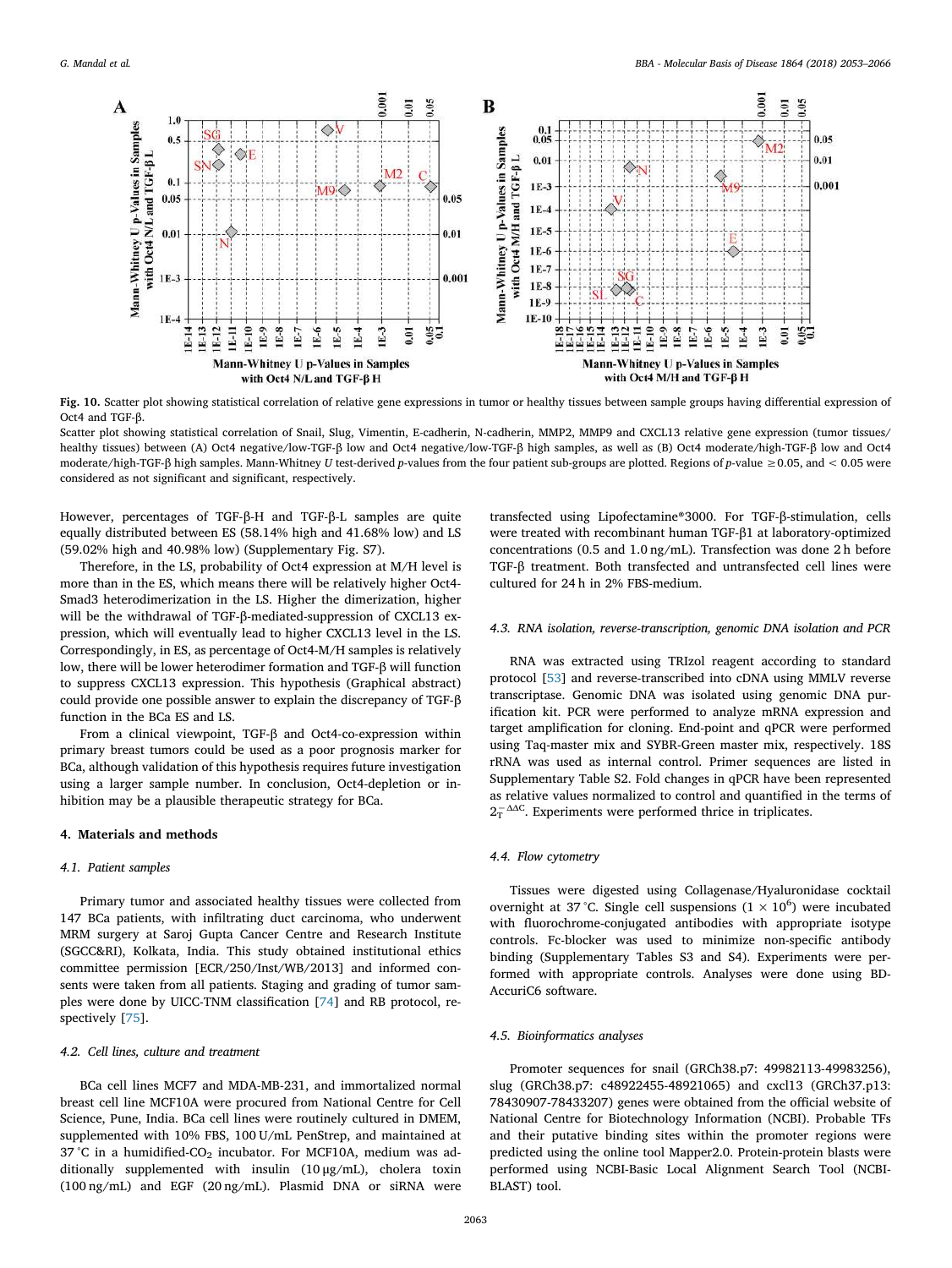#### *4.6. Molecular cloning*

Coding sequence of Oct4 and promoter regions of snail, slug and cxcl13 along with their deletion variants were PCR-amplified from MDA-MB-231 cDNA and genomic DNA, respectively using Q5-high fidelity DNA polymerase, and specific primer pairs (Supplementary Tables S2 and S3). Mammalian expression vector  $pcDNA3.1(+)$  was used for Oct4 cloning and pGL3 basic reporter vector for promoter deletion variants. Both Oct4 clone (Supplementary Fig. S8) and all of the promoter variants were confirmed by restriction digestion and PCR amplification.

#### *4.7. Western blot*

Denatured total proteins were resolved in SDS-PAGE gels and immunoblotted in PVDF membranes overnight at 4 °C with primary antibodies followed by 2 h incubation with HRP-conjugated secondary antibodies at room temperature (RT) (Supplementary Table S3 and S4) and developed using luminal substrate. Experiments were performed in triplicates.

#### *4.8. Luciferase assay*

Both cell lines were transfected with different pGL3-promoter variants of snail, slug and cxcl13 along with different treatment combinations. qPCR-quantified luciferase mRNA fold change was considered as indicator of relative promoter activity, while, transfection with empty pGL3 vector as control (Supplementary Table S2).

#### *4.9. Co-immunoprecipitation*

Proteins (about 100 μg) from transfected cell lysates were incubated with anti-Oct4 or anti-Smad3 antibodies overnight at 4 °C (Supplementary Tables S3 and S4) followed by immunoprecipitation using proteinA/G-sepharose bead slurry. The antigen-antibody complex was eluted from the beads and analyzed by WB.

#### *4.10. Chromatin immunoprecipitation*

Conventional ChIP was performed using Millipore-17-295 kit according to recommended protocol. Sonicated cross-linked protein-DNA complexes were incubated with ChIP-grade antibodies (anti-Oct4, anti-Smad3), and precipitated with ProteinA-Agarose/Salmon sperm DNA. After eluting protein-DNA complexes and DNA purification, target DNA was quantified by qPCR (Supplementary Table S2).

## *4.11. Chemotactic invasion assay*

To demonstrate chemotactic invasion of BCa cells, agarose spot assay for directed cell migration was performed. Conditioned medium with or without CCL5 was mixed with low-melting agarose to final concentration of 25 ng/mL. 4–5 agarose spots were placed on each of the sterile glass coverslips, placed in each well of a 6-well tissue culture plate and left at 4 °C for 5 mins to allow agarose spots solidify. Cell-front inside the agarose spots were monitored and captured at both 0 h and 24 h with a phase-contrast microscope.

## *4.12. Wound healing assay*

Untreated and Oct4-overexpressing cells (confluency > 90%) in 6 well plates, were scratch-wounded using sterile micro-tip and incubated for 24 h in 2% FBS-medium. Wounded monolayer cells were washed thrice by PBS. Wound closure was monitored and captured at both 0 h and 24 h with a phase-contrast microscope.

#### *4.13. Gelatin zymography*

Gelatin zymography was performed in 10% SDS-PAGE, containing 0.1% gelatin under non-reducing conditions to determine the enzymatic activity of MMP2 and MMP9 in native proteins from MCF7 and MDA-MB-231 cell lines, using standard protocol<sup>53</sup>.

#### *4.14. Immuno*fl*uorescence*

BCa cells  $(8 \times 10^4)$  were seeded onto sterile coverslips in 6-well plates (confluency:80%) and treated with recombinant TGF-β1 (0.5 and 1.0 ng/mL) for 24 h. The next day, cells were fixed, permeabilized, blocked and incubated with PE-anti-Oct4 overnight at 4 °C. Nuclei were counterstained with DAPI (1 μg/mL).

Tissue sections were also incubated overnight at 4 °C with primary antibodies: PE-anti-Oct4 and anti-Smad3 together, while incubated with Alexa Fluor488-conjugated anti-rabbit secondary antibody against anti-Smad3 antibody at RT for 2 h (Supplementary Table S4).

#### *4.15. Immunohistochemistry (IHC)*

Immunohistochemistry (IHC) for TGF-β, Oct4 and CXCL13 were performed on formalin-fixed, paraffin-embedded tissue sections of 3–5 μM with standard protocol [53]. The sections were incubated with primary antibodies overnight at 4 °C and developed using DAB chromogen system and counterstained with hematoxylin (Supplementary Tables S3 and S4). The protein levels were scored negative, weak, moderate, and high according to expressions, respectively, after three independent observations.

## *4.16. Enzyme linked immuno-sorbent assay (ELISA)*

To quantitatively measure the amount of CXCL13 in cell lysates, Sandwich ELISA was performed according to manufacturer's instructions using an ELISA kit and absorbance of the colored product was acquired using an ELISA reader at 450 nm (Supplementary Table S3). The sensitivity threshold of the test was 1.5 pg/mL.

### *4.17. Statistical analyses*

Association between gene expression and clinicopathological characteristics was analyzed by Fisher's exact test. Distribution of variables was tested by Kolmogorov-Smirnov test. Mann-Whitney *U* test was performed to examine differences in fold change of gene expressions between healthy tissues and tumor tissues in different patient groups. One-way analysis of variance (ANOVA) (Bonferroni correction) was performed to assess the level of significance among paired data sets. Statistical analyses were performed using OriginPro8. All data are presented as mean  $\pm$  SD and *p*-value of  $\leq$  0.05 was considered statistically significant.

Supplementary data to this article can be found online at https:// doi.org/10.1016/j.bbadis.2018.03.010.

#### Author contributions

GM, SB and AB designed the study and planned the experiments. The majority of the experiments were performed by GM and SB, while SP, PK and SC also contributed towards completion of experiments. GM and SB designed and constructed all the clones of human gene and deletion constructs of promoter regions of genes. GM, SB, SRC, SP, AC, JDM, ALE and AB participated in analyzing and interpreting the data and provided intellectual input and critique to the study. AG helped us to acquire tumor samples needed for the study of the breast cancer patients from Saroj Gupta Cancer Centre and Research Institute and PKM helped us to procure and analyze the pathological data of the same patients. GM, SB, ALE and AB drafted the manuscript. All the authors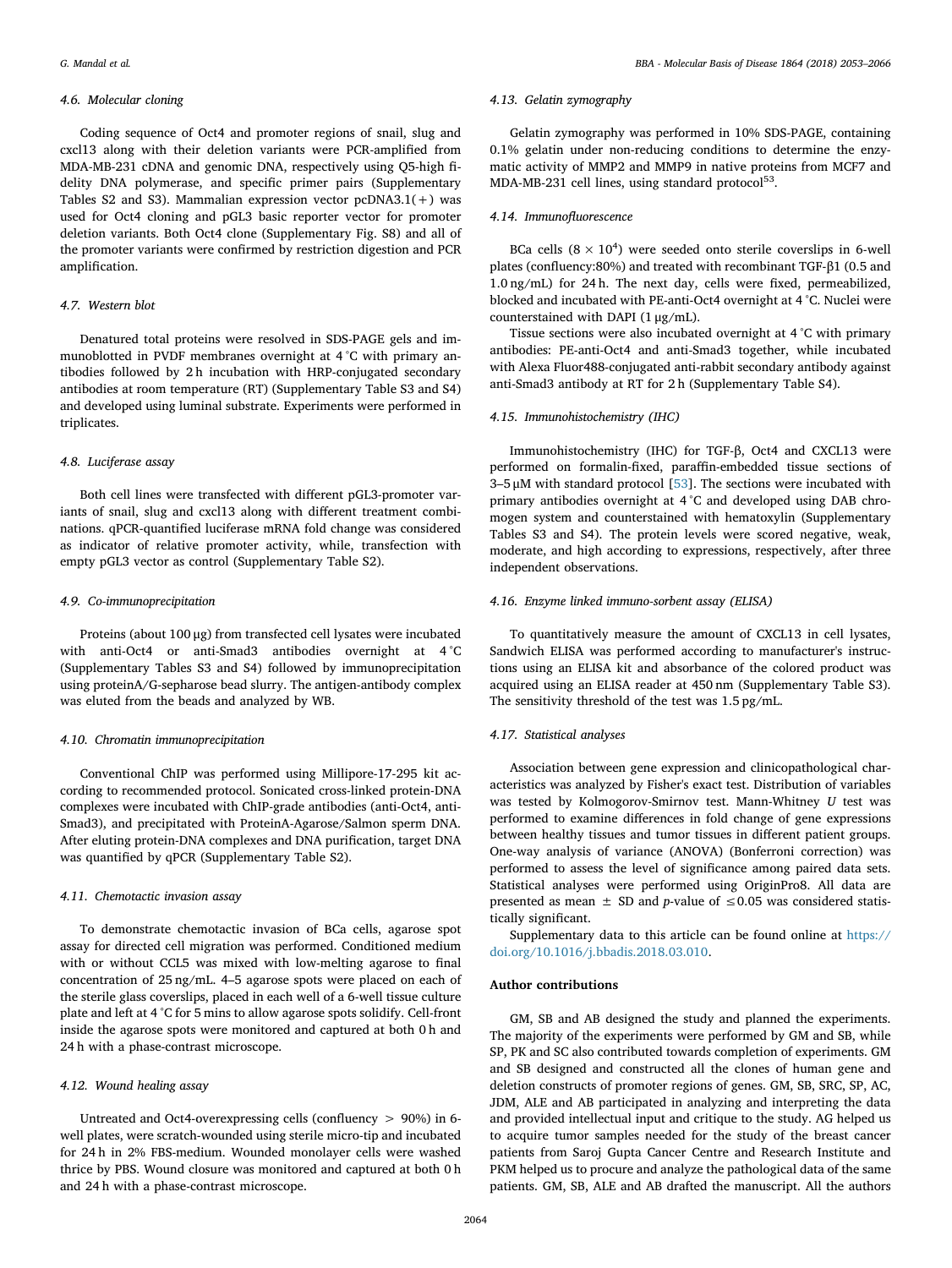revised the manuscript thoroughly and approved the final version of the manuscript.

#### Conflict of interest

The authors declare no conflicts of interest.

#### Transparency document

The http://dx.doi.org/10.1016/j.bbadis.2018.03.010 associated with this article can be found, in online version.

#### Acknowledgements

This work was funded by Department of Science and Technology, Government of India [DST/INT/South Africa/P-06/2014] and South African National Research Foundation grant [UID-90753]. We thank all the patients who participated in this study and SGCC&RI nursing staffs and Shravasti Roy for their help in acquiring samples and clinico-pathological information of the patients respectively.

#### References

- [1] A.J. Redig, S.S. McAllister, Breast cancer as a systemic disease: a view of metastasis, J. Intern. Med. 274 (2013) 113–126.
- [2] L.A. Torre, F. Bray, R.L. Siegel, J. Ferlay, J. Lortet-Tieulent, A. Jemal, Global cancer statistics, 2012, CA Cancer J. Clin. 65 (2015) 87–108.
- [3] U. Sen, R. Sankaranarayanan, S. Mandal, A.V. Ramanakumar, D.M. Parkin, M. Siddiqi, Cancer patterns in eastern India: the first report of the Kolkata cancer registry, Int. J. Cancer 100 (2002) 86–91.
- [4] http://www.breastcancerindia.net/statistics/trends.html , Accessed date: 16 September 2016.
- [5] P.D. Ottewell, L. O'Donnell, I. Holen, Molecular alterations that drive breast cancer metastasis to bone, Bonekey Rep 4 (2015) 643.
- [6] J. Xu, S. Lamouille, R. Derynck, TGF-β-induced epithelial to mesenchymal transition, Cell Res. 19 (2009) 156–172.
- [7] S. Lamouille, J. Xu, R. Derynck, Molecular mechanisms of epithelial–mesenchymal transition, Nat. Rev. Mol. Cell Biol. 15 (2014) 178–196.
- [8] A. Barrallo-Gimeno, M.A. Nieto, The snail genes as inducers of cell movement and survival: implications in development and cancer, Development 132 (2005) 3151–3161.
- [9] A. Dhasarathy, D. Phadke, D. Mav, R.R. Shah, P.A. Wade, The transcription factors snail and slug activate the transforming growth factor-Beta signaling pathway in breast cancer, PLoS One 6 (2011) e26514.
- [10] M.F. Pang, A.M. Georgoudaki, L. Lambut, J. Johansson, V. Tabor, K. Hagikura, et al., TGF-β1-induced EMT promotes targeted migration of breast cancer cells through the lymphatic system by the activation of CCR7/CCL21-mediated chemotaxis, Oncogene 35 (2016) 748–760.
- [11] C.H. Heldin, M. Landström, A. Moustakas, Mechanism of TGF-beta signaling to growth arrest, apoptosis, and epithelial-mesenchymal transition, Curr. Opin. Cell Biol. 21 (2009) 166–176.
- [12] J. Massague, TGF beta in cancer, Cell 134 (2008) 215–230. [13] P. Papageorgis, TGF-β signaling in tumor initiation, epithelial-to-mesenchymal
- transition, and metastasis, J. Oncol. 2015 (2015) 587193.
- [14] J.M. Zarzynska, Two faces of TGF-Beta1 in breast cancer, Mediat. Inflamm. 2014 (2014) 141747.
- [15] M. Geertz, S.J. Maerkl, Experimental strategies for studying transcription factor–DNA binding specificities, Brief. Funct. Genomics 9 (2010) 362–373.
- [16] N.M. Luscombe, S.E. Austin, H.M. Berman, J.M. Thornton, An overview of the structures of protein-DNA complexes, Genome Biol. 1 (2000) (REVIEWS001).
- [17] M.A. Velasco-Velázquez, V.M. Popov, M.P. Lisanti, R.G. Pestell, The role of breast cancer stem cells in metastasis and therapeutic implications, Am. J. Pathol. 179 (2011) 2–11.
- [18] S.O. Geng, A.T. Alexandrou, J.J. Li, Breast cancer stem cells: multiple capacities in tumor metastasis, Cancer Lett. 349 (2014) 1–7.
- [19] C. Sheridan, H. Kishimoto, R.K. Fuchs, S. Mehrotra, P. Bhat-Nakshatri, C.H. Turner, et al., CD44+/CD24-breast cancer cells exhibit enhanced invasive properties: an early step necessary for metastasis, Breast Cancer Res. 8 (2006) R59.
- [20] R. Kim, J.S. Nam, OCT4 expression enhances features of cancer stem cells in a mouse model of breast cancer, Inst. Lab. Anim. Res. J. 27 (2011) 147–152.
- [21] M. Boiani, H.R. Schöler, Regulatory networks in embryo-derived pluripotent stem cells, Nat. Rev. Mol. Cell Biol. 6 (2005) 872–884.
- [22] M. Pesce, X. Wang, D.J. Wolgemuth, H. Schöler, Differential expression of the Oct-4 transcription factor during mouse germ cell differentiation, Mech. Dev. 71 (1998) 89–98.
- [23] Y. Atlasi, S.J. Mowla, S.A. Ziaee, P.J. Gokhale, P.W. Andrews, OCT4 spliced variants are differentially expressed in human pluripotent and nonpluripotent cells, Stem Cells 26 (2008) 3068–3074.
- [24] M. Pesce, H.R. Schöler, Oct-4: gatekeeper in the beginnings of mammalian

development, Stem Cells 19 (2001) 271–278.

- [25] G.Q. Ling, D.B. Chen, B.Q. Wang, L.S. Zhang, Expression of the pluripotency markers Oct3/4, Nanog and Sox2 in human breast cancer cell lines, Oncol. Lett. 4 (2012) 1264–1268.
- [26] X. Yin, B.H. Zhang, S.S. Zheng, D.M. Gao, S.J. Qiu, W.Z. Wu, et al., Coexpression of gene Oct4 and Nanog initiates stem cell characteristics in hepatocellular carcinoma and promotes epithelial-mesenchymal transition through activation of Stat3/snail signaling, J. Hematol. Oncol. 8 (2015) 23.
- [27] Y. Atlasi, S.J. Mowla, S.A. Ziaee, A.R. Bahrami, OCT-4, an embryonic stem cell marker, is highly expressed in bladder cancer, Int. J. Cancer 120 (2007) 1598–1602.
- [28] L. Liu, J. Zhang, C. Fang, Z. Zhang, Y. Feng, X. Xi, OCT4 mediates FSH-induced epithelial-mesenchymal transition and invasion through the ERK1/2 signaling pathway in epithelial ovarian cancer, Biochem. Biophys. Res. Commun. 461 (2015) 525–532.
- [29] U.I. Ezeh, P.J. Turek, R.A. Reijo, A.T. Clark, Human embryonic stem cell genes OCT4, NANOG, STELLAR, and GDF3 are expressed in both seminoma and breast carcinoma, Cancer 104 (2005) 2255–2265.
- [30] S.M. Kumar, S. Liu, H. Lu, H. Zhang, P.J. Zhang, P.A. Gimotty, et al., Acquired cancer stem cell phenotypes through Oct4-mediated dedifferentiation, Oncogene 31 (2012) 4898–4911.
- [31] J. Wen, J.Y. Park, K.H. Park, H.W. Chung, S. Bang, S.W. Park, et al., Oct4 and Nanog expression is associated with early stages of pancreatic carcinogenesis, Pancreas 39 (2010) 622–666.
- [32] H.M. Meng, P. Zheng, X.Y. Wang, C. Liu, H.M. Sui, S.J. Wu, et al., Over-expression of Nanog predicts tumor progression and poor prognosis in colorectal cancer, Cancer Biol. Ther. 9 (2010) 295–302.
- [33] D. Zeineddine, A.A. Hammoud, M. Mortada, H. Boeuf, The Oct4 protein: more than a magic stemness marker, Am. J. Stem Cells 3 (2014) 74–82.
- [34] B.S. Koo, S.H. Lee, J.M. Kim, S. Huang, S.H. Kim, Y.S. Rho, et al., Oct4 is a critical regulator of stemness in head and neck squamous carcinoma cells, Oncogene 34 (2015) 2317–2324.
- [35] S. Boumahdi, G. Driessens, G. Lapouge, S. Rorive, D. Nassar, M. Le Mercier, et al., SOX2 controls tumour initiation and cancer stem-cell functions in squamous-cell carcinoma, Nature 511 (2014) 246–250.
- [36] K. Abubaker, R.B. Luwor, H. Zhu, O. McNally, M.A. Quinn, C.J. Burns, et al., Inhibition of the JAK2/STAT3 pathway in ovarian cancer results in the loss of cancer stem cell-like characteristics and a reduced tumor burden, BMC Cancer 14 (2014) 317.
- [37] M. Pucéat, TGF beta in the differentiation of embryonic stem cells, Cardiovasc. Res. 74 (2007) 256–261 (e-pub ahead of print 16 December 2006).
- [38] H.K. Au, J.H. Chang, Y.C. Wu, Y.C. Kuo, Y.H. Chen, W.C. Lee, et al., TGF-βI regulates cell migration through pluripotent transcription factor OCT4 in endometriosis, PLoS One 10 (2015) e0145256.
- [39] A.C. Mullen, D.A. Orlando, J.J. Newman, J. Lovén, R.M. Kumar, S. Bilodeau, et al., Master transcription factors determine cell-type-specific responses to TGF-β signaling, Cell 147 (2011) 565–576.
- [40] C. Hadjimichael, K. Chanoumidou, N. Papadopoulou, P. Arampatzi, J. Papamatheakis, A. Kretsovali, Common stemness regulators of embryonic and cancer stem cells, World J. Stem Cells 7 (2015) 1150–1184.
- [41] J. Massagué, Q. Xi, TGF-β control of stem cell differentiation genes, FEBS Lett. 586 (2012) 1953–1958.
- [42] L. Chen, Z. Huang, G. Yao, X. Lyu, J. Li, X. Hu, et al., The expression of CXCL13 and its relation to unfavorable clinical characteristics in young breast cancer, J. Transl. Med. 13 (2015) 168.
- [43] C.H. Jenh, M.A. Cox, W. Hipkin, T. Lu, C. Pugliese-Sivo, W. Gonsiorek, et al., Human B cell-attracting chemokine 1 (BCA-1; CXCL13) is an agonist for the human CXCR3 receptor, Cytokine 15 (2001) 113–121.
- [44] M.D. Gunn, V.N. Ngo, K.M. Ansel, E.H. Ekland, J.G. Cyster, L.T. Williams, A B-cellhoming chemokine made in lymphoid follicles activates Burkitt's lymphoma receptor-1, Nature 391 (1998) 799–803.
- [45] J.L. Vissers, F.C. Hartgers, E. Lindhout, C.G. Figdor, G.J. Adema, BLC (CXCL13) is expressed by different dendritic cell subsets *in vitro* and *in vivo*, Eur. J. Immunol. 31 (2001) 1544–1549.
- [46] H.S. Carlsen, E.S. Baekkevold, H.C. Morton, G. Haraldsen, P. Brandtzaeg, Monocytelike and mature macrophages produce CXCL13 (B cell-attracting chemokine 1) in inflammatory lesions with lymphoid neogenesis, Blood 104 (2004) 3021–3027.
- [47] A. Panse, K. Friedrichs, A. Marx, Y. Hildebrandt, T. Luetkens, K. Barrels, et al., Chemokine CXCL13 is overexpressed in the tumour tissue and in the peripheral blood of breast cancer patients, Br. J. Cancer 99 (2008) 930–938.
- [48] C. Havenar-Daughton, M. Lindqvist, A. Heit, J.E. Wu, S.M. Reiss, K. Kendric, et al., CXCL13 is a plasma biomarker of germinal center activity, Proc. Natl. Acad. Sci. U. S. A. 113 (2016) 2702–2707.
- [49] C.D. Allen, K.M. Ansel, C. Low, R. Lesley, H. Tamamura, N. Fujii, et al., Germinal center dark and light zone organization is mediated by CXCR4 and CXCR5, Nat. Immunol. 5 (2004) 943–952 (e-pub ahead of print 1 August 2004).
- [50] J. Meijer, I.S. Zeelenberg, B. Sipos, E. Roos, The CXCR5 chemokine receptor is expressed by carcinoma cells and promotes growth of colon carcinoma in the liver, Cancer Res. 66 (2006) 9576–9582.
- [51] I. Airoldi, C. Cocco, F. Morandi, I. Prigione, V. Pistoia, CXCR5 may be involved in the attraction of human metastatic neuroblastoma cells to the bone marrow, Cancer Immunol. Immunother. 57 (2008) 541–548.
- [52] C.P. El Haibi, P.K. Sharma, R. Singh, P.R. Johnson, J. Suttles, S. Singh, et al., PI3Kp110-, Src-, FAK-dependent and DOCK2-independent migration and invasion of CXCL13-stimulated prostate cancer cells, Mol. Cancer 9 (2010) 85.
- [53] S. Biswas, S. Sengupta, S. Roy Chowdhury, S. Jana, G. Mandal, P.K. Mandal, et al., CXCL13-CXCR5 co-expression regulates epithelial to mesenchymal transition of